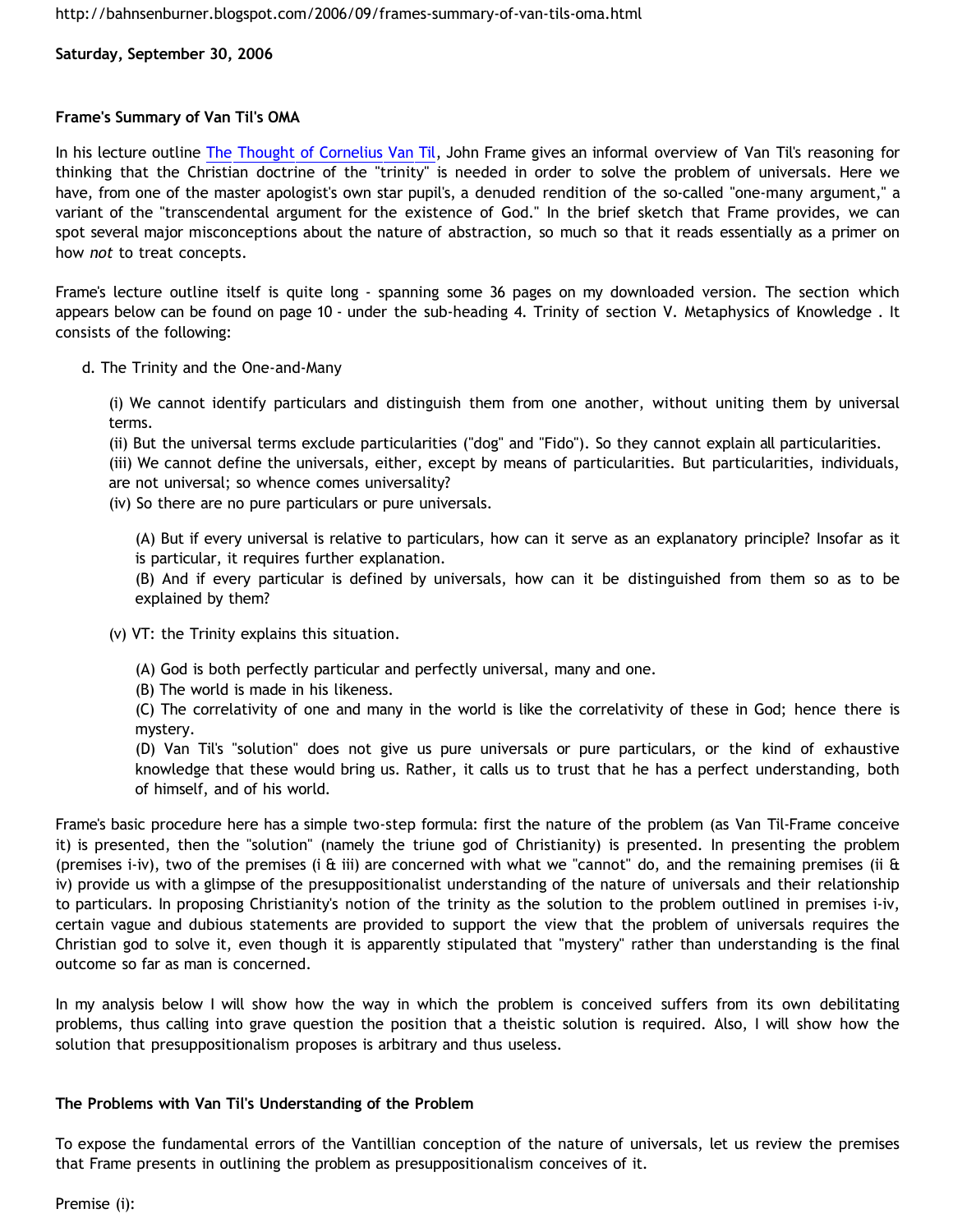We cannot identify particulars and distinguish them from one another, without uniting them by universal terms.

This is wrong. A child's initial verbal identifications are of particulars which he names *specifically*, either by *proper names* (e.g., Jack, Bill, Alice, Fido, etc.) or by *titles* (such as 'Mommy', 'Daddy', 'Uncle', etc.) which are used in the same manner as proper names (i.e., to name something *specific* rather than a *class* of entities united under one term). By use of proper names and titles, both of which are not universalistic, one can both identify particulars and distinguish between one and another. A child, for instance, can perceive his mother and his little brother, and he can distinguish between them by calling the one Mommy and the other by using his first name Jack. A child does not begin his task of identifying the objects around him with fully constituted concepts already in place. So I would have to contest what Frame states here rather strongly. Even as adults, we can identify and distinguish particulars from one another by use of proper names as opposed to universal terms. In fact, we use universal terms (that is, concepts) in order to treat a group of particulars as a *group*. And even when we use concepts to distinguish between particulars which those concepts subsume, we find that we must use qualifiers which isolate one particular from another or group of like objects. For instance, I might say "*this* book as opposed to *that* book" to identify and distinguish particulars. So even when we use universal terms to refer to specific particulars, we have to modify them. It is disappointing that Van Til-Frame could be so off on this point. And yet this is where the presuppositionalist starts his argument!

### Premise (ii):

But the universal terms exclude particularities ("dog" and "Fido"). So they cannot explain all particularities.

This is wrong. Universal terms, if they are formed properly, *include* all particularities subsumed under the class of objects which they name. The concept 'dog' for instance includes specific animals such as Fido, Spot, Bowser, etc., as well as sub-classes, such as dachshund, beagle, golden retriever, etc. This is because the concept 'dog', when unqualified by context-specific modifiers (e.g., adjectives, adjectival phrases and clauses, specific context, etc.), includes in its scope of reference *all* dogs (and all kinds of dogs) past, present and future. Also, it is unclear what Frame has in mind when he wants to conclude (on the basis of this erroneous assumption or otherwise) that "universal terms... cannot explain all particularities." The purpose of concepts ("universal terms") is not to *explain* the objects which they name, but to enable a thinker to treat a whole class of objects, regardless of however many there might be, as a unit. These classes in turn can be used in informing explanations, but by themselves they are not intended to serve as explanations.

## Premise (iii):

We cannot define the universals, either, except by means of particularities. But particularities, individuals, are not universal; so whence comes universality?

This is wrong: We *can* - *and do* - define universals in terms of *other universals* (save in the case of axiomatic concepts). Of course, to understand the purpose of definitions and the way in which they are properly formulated (for instance, there is a difference between a definition and a description), one needs a good understanding of *concepts* (I've asked Christians, to no avail, where such understanding might be found in the bible), and as part of the theory of concepts the recognition that essence is *epistemological* (religious philosophy tends to treat essences as if they were *metaphysical*). According to an *objective* theory of concepts, *essence* is a property of *concepts*, not of particular entities which exist independent of our consciousness of them. This theory holds that

the essence of a concept is that fundamental characteristic(s) of its units on which the greatest number of other characteristics depend, and which distinguishes these units from all other existents within the field of man's knowledge. Thus the essence of a concept is determined *contextually* and may be altered with the growth of man's knowledge. (Ayn Rand, *Introduction to Objectivist Epistemology*, p. 52.)

In defining a concept, the concern is to identify the nature of the units it subsumes and "to distinguish a concept from all other concpets and thus keep its units differentiated from all other existents." (Ibid., p. 40.) Thus it is appropriate to identify the essential characteristic which the units subsumed under a concept have in common, and doing this requires (except in the case of axiomatic concepts) the use of other concepts. How could we formulate a definition for the concept 'lemon', for instance, without using the concept 'fruit'?

It is encouraging to see Frame asking the question "whence comes universality?" for he will not find the answers to such questions in the bible. When it comes to such issues, religion provides no answers and leaves its adherents epistemologically stranded in the Dark Ages. The implication of presuppositionalism is that this is such a stumper question that we're all supposed to throw up our hands in bewilderment exclaiming "I donno!" and thus point to the Christian god as the "explanation."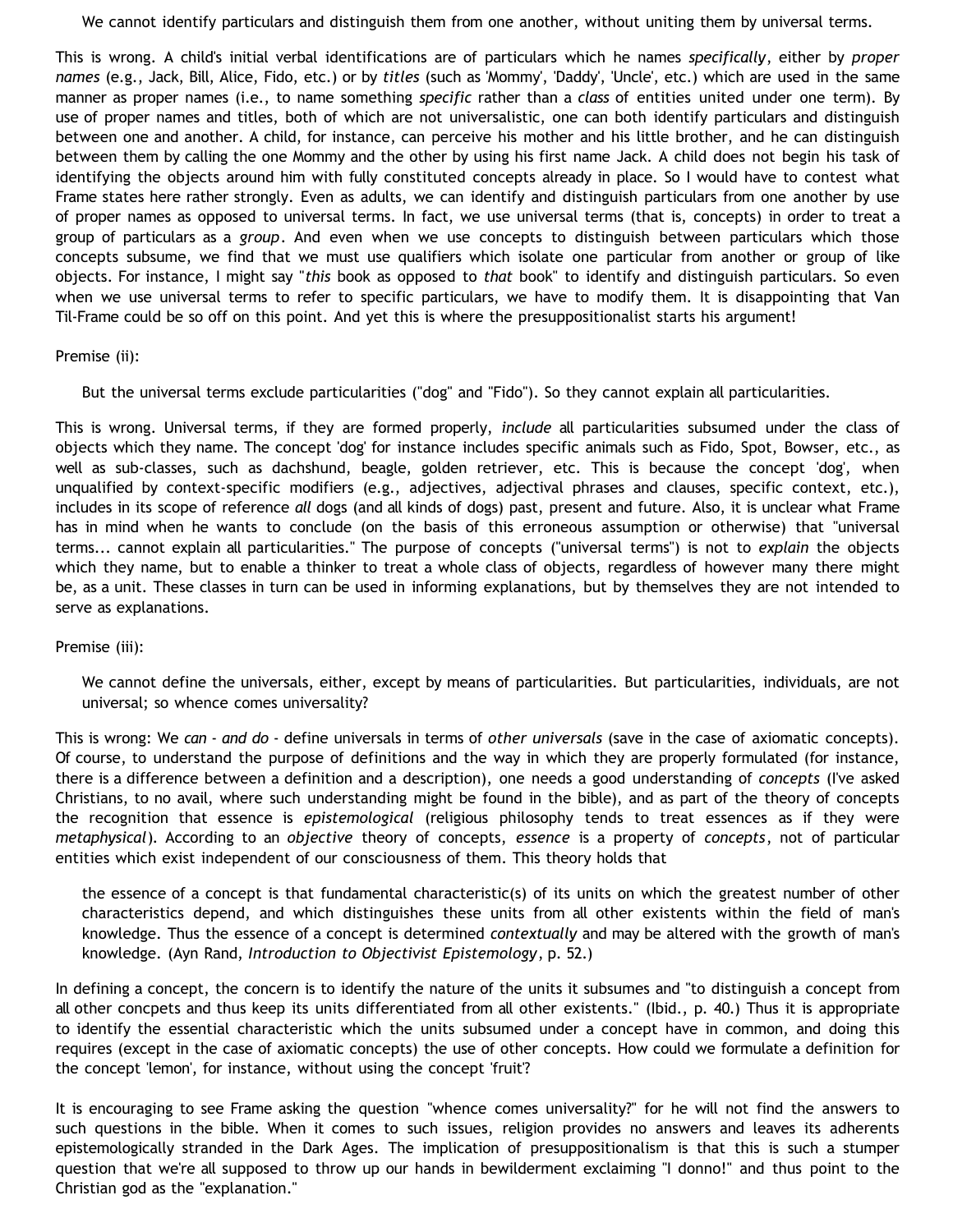From the foregoing, Frame seems to draw as a sub-conclusion his Premise (iv):

So there are no pure particulars or pure universals.

It is not clear what this statement is supposed to mean or how it is supposed to follow from what Frame has stated up to this point. What is a "pure particular" as opposed something that is not a "pure particular"? Similarly, what is a "pure universal" as opposed to something that is not a "pure universal"? Is a rock a "pure particular" or something other than a "pure particular"? Is the concept 'rock' a "pure universal" or something other than a "pure universal"? It's not apparent what these expressions could possibly mean, and I wonder if Frame explains them anywhere. Perhaps Frame simply does not understand what distinguishes a particular from a universal, or maybe he hopes his readers don't. Any specific rock, like the one I dug up in my garden last week, is a particular object, not a partially particular object, not a quasi-particular object, not a half-particular, half-non-particular object. Also, the unqualified concept 'rock' applies to *all* rocks, and in this sense, that is in the sense of *referential scope*, it is wholly universal. So again, it's not clear what Frame means here, but I admit that it's quite difficult to shake the impression that he's simply trying to muddy the waters to make them appear deep.

Frame offers the following two points, either as somehow supporting the sub-conclusion that "there are no pure particulars or pure universals," or at any rate as implications to be reckoned with:

(A) But if every universal is relative to particulars, how can it serve as an explanatory principle? Insofar as it is particular, it requires further explanation.

(B) And if every particular is defined by universals, how can it be distinguished from them so as to be explained by them?

Here we see Frame repeating the notion that universals are intended to *explain* the particulars which they name. But as I pointed out above, this is not their purpose. The purpose of concepts is to provide man's consciousness with the economical means he needs in order to expand his consciousness beyond the perceptual level. Concepts accomplish this task by providing him a conscious means of treating all members of a class of entities, attributes, actions, qualities, relationships, etc., as a single unit, thus equipping his mind with a kind of mental shorthand which can be used in referencing an open-ended range of units both perceived and unperceived, whether they exist in the present, in the past or in the future. The concept 'man', for instance, is not intended to "explain" either one man or all men; rather, its purpose is to allow the human mind to treat *all men* - regardless of their number or individual attributes - as a unit unto its own.

Moreover, it is unclear what Frame means by universals being "relative to particulars." Objectively formed concepts are based ultimately on the objects which we perceive firsthand. Thus the tie between our *knowledge*, which takes the form of concepts, and the *reality* to which our knowledge relates, is a faculty which in fact has an *objective* nature. That is, perception is not informed *volitionally*; we do not get to *choose* what we perceive. We perceive *what* we perceive, whether we like it or not. It is in this sense - i.e., in the sense that perception is not an invention of consciousness - that it has an objective nature. Our volition comes into play when we make the choice to think or to evade thinking. We also make choices when it comes to forming concepts as well, whether to integrate the objects we perceive into mental units, or to remain stranded at the perceptual level (cf. concrete-bound), attempting to identify each particular object with its own specific title, and never graduating beyond the mentality of a toddler.

Next Frame asks a question which turns on the assumption that particulars are "defined by universals." This, too, is mistaken. We define *concepts*, not the specific entities or attributes which they name. We are not *defining* the particular entities or attributes that we name when we include them in a larger, mental unit that includes similar entities or attributes; these things do not *need* us to define them, since they exist independent of consciousness. To exist already means to be something specific, so the notion of "defining a particular" makes no sense: an entity is distinct from other entities, not by virtue of some conscious act of defining it, but by virtue of the fact that it exists. Definition, on the other hand, is the final step in concept-formation, and pertains to entity classes and other abstractions residing on the higher rungs of the conceptual hierarchy. An objective conceptual theory, then, must be consistent with an objective metaphysical orientation.

(Related to this is the common error among theists and other thinkers who treat *meaning* as if it were metaphysical. On the contrary, meaning is *epistemological*, that is, having to do with the content of our concepts, their relationship to the objects to which they refer, and the statements we build from them. Just as definition is a property of (properly formed) concepts rather than of particular entities which exist in the universe, the concept 'meaning' applies to visual and verbal symbols we use to represent concepts in our thought and communication. Another common error is to confuse the concept 'meaning' with other concepts, such as purpose or significance.)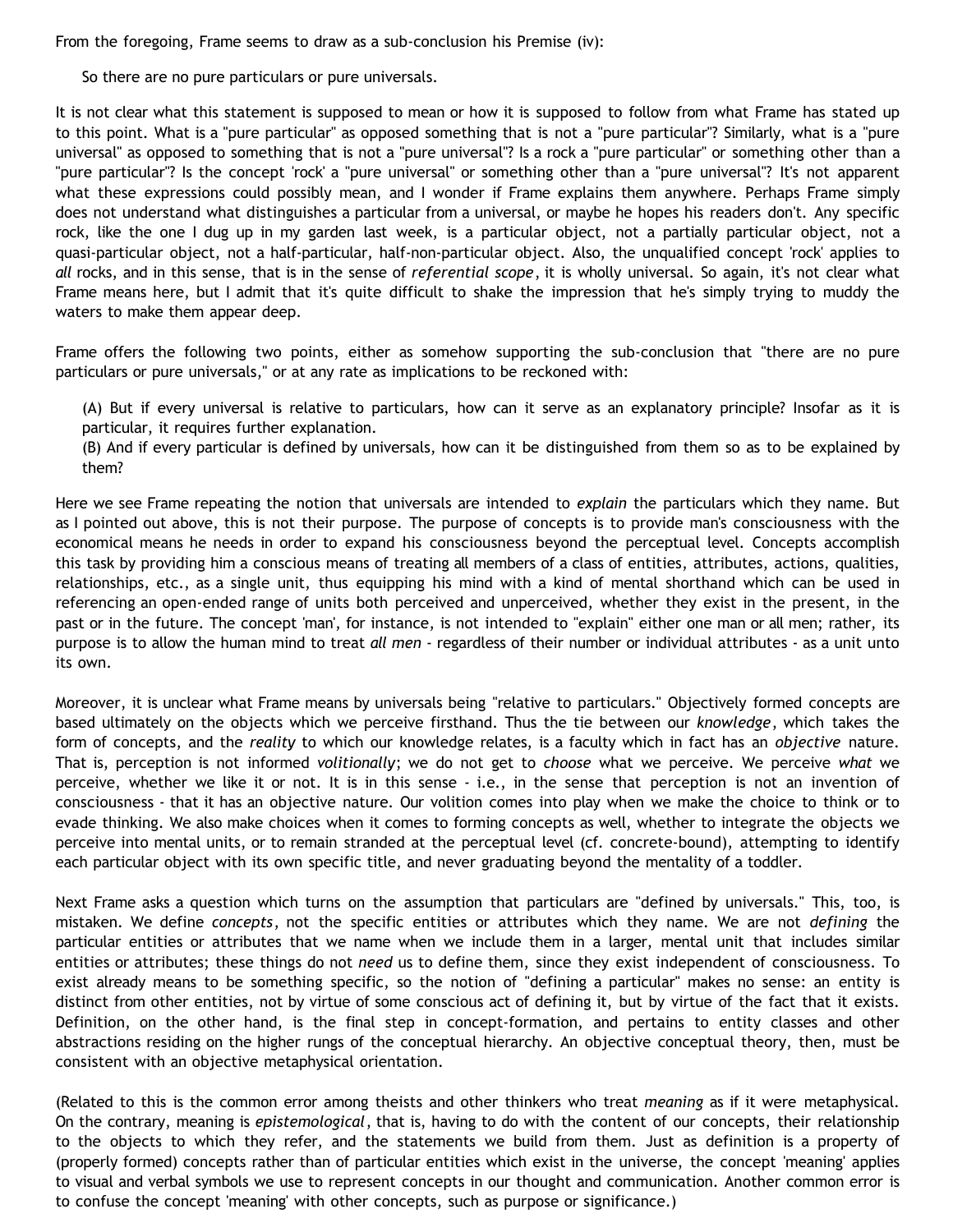Frame's concern at this point is in distinguishing particulars from universals. In fact, this constitutes an insuperable problem for theists, and it is interesting that Frame even comes so far as to pose the question in the first place. The reason why distinguishing particulars from universals is problematic for theists is the same reason why Vantillian apologists so habitually confuse "presuppositions" with metaphysical conditions. The problem originates in the blurring of the subject-object relationship, a bad habit which lies at the very core of the religious view of the world. By reversing the orientation of the subject-object relationship, thereby granting metaphysical primacy to the subject side of the relationship (cf. an omnipotent consciousness which creates existence and can manipulate the nature of entities *at will*), theism starts off on the wrong footing from the very get-go, booby-trapping the cognitive operations of those who accept its false premises, thus fatally undermining truth and every valid concept in one fell swoop at the very beginning of the philosophical enterprise. Basing philosophy on the recognition that the primacy of existence is absolute and incontrovertible, a genuinely rational philosophy avoids these kinds of problems. By recognizing the proper orientation of a subject to its objects, the primacy of existence consistently acknowledges the distinction between the metaphysical (the world of concrete particulars which exist independent of consciousness) and the epistemological (the means by which man's consciousness identifies and integrates what he perceives into open-ended classes or mental units).

Frame, of course, wants to point to the Christian god as the "solution" to these alleged problems (which, it should now be clear, are the result of dramatic misconceptions). Isn't it nifty how apologists always find the solution to problems in the god they imagine?

### **An Arbitrary Solution to an Arbitrarily Conceived Problem**

When apologists point to the Christian god as the solution to philosophical problems associated with universals, we need to keep in mind the fact that claims about invisible magic beings are ultimately untestable and incapable of being validated, essentially because they are at root arbitrary. An arbitrary claim is one which constitutes a fundamental departure from reality. One can claim anything he wants about an entity that no one can perceive; how is one to confirm what he says about it? How is one to disconfirm whatever he says about it? How can one reliably distinguish between what a theist claims and what he is only imagining? Theists of every stripe and creed will insist that they are not merely imagining, emphatically asserting that what they claim is not only actually true, but also *binding* on all human beings.

With these points in mind, consider the Vantillian "solution" to the problem of universals as presuppositionalism characterizes it.

Claim:

God is both perfectly particular and perfectly universal, many and one.

Statements like this ultimately come to us on an "I'll take your word for it" basis; they are claims which are intended to be accepted uncritically on the speaker's say so, not examined for their sensibility. There is no way to look out at reality and observe something which confirms the claim that Frame states here.

That having been said, one can understand the idea of something being both particular and universal from an *objective* standpoint. (This of course rules out *subjective* worldviews which premise reality on the intentions of an invisible magic being.) For instance, Objectivism's very starting point - 'existence exists' - subsumes *every particular* and *applies universally*, literally *all particulars in a single plenum*, the ultimate many in the one*.* Existence is *particular* in the sense that to exist is to be something specific, i.e., particular. Existence is *universal* in the sense that anywhere you go in the universe, you'll find something that exists. We can say this because 'universe' means *the sum total of all that exists.* Thus *by definition* existence exists *everywhere* in the universe. Also, the axiomatic concept 'existence' is a universal including every entity and attribute that exists (by virtue of the fact that those entities and attributes *exist* ), and the axiom 'existence exists' applies universally (e.g., there is no place in the universe where this is not true). So as rational thinkers, Objectivists begin with a fully informed one-and-many that is perfect in the sense that there are no exceptions in reality to which its fundamental truth does not apply.

But can any of this be said about the Christian god? Again, one can claim anything about something that resides only in one's imagination, for in this fake environment it is very easy for the arbitrary to serve as one's guide and standard. If one is determined not to be constrained by facts and reason, what is to serve as a barrier to his concoctions? Since theism constitutes a fundamental departure from facts and reason, effectively severing the mind of the believer from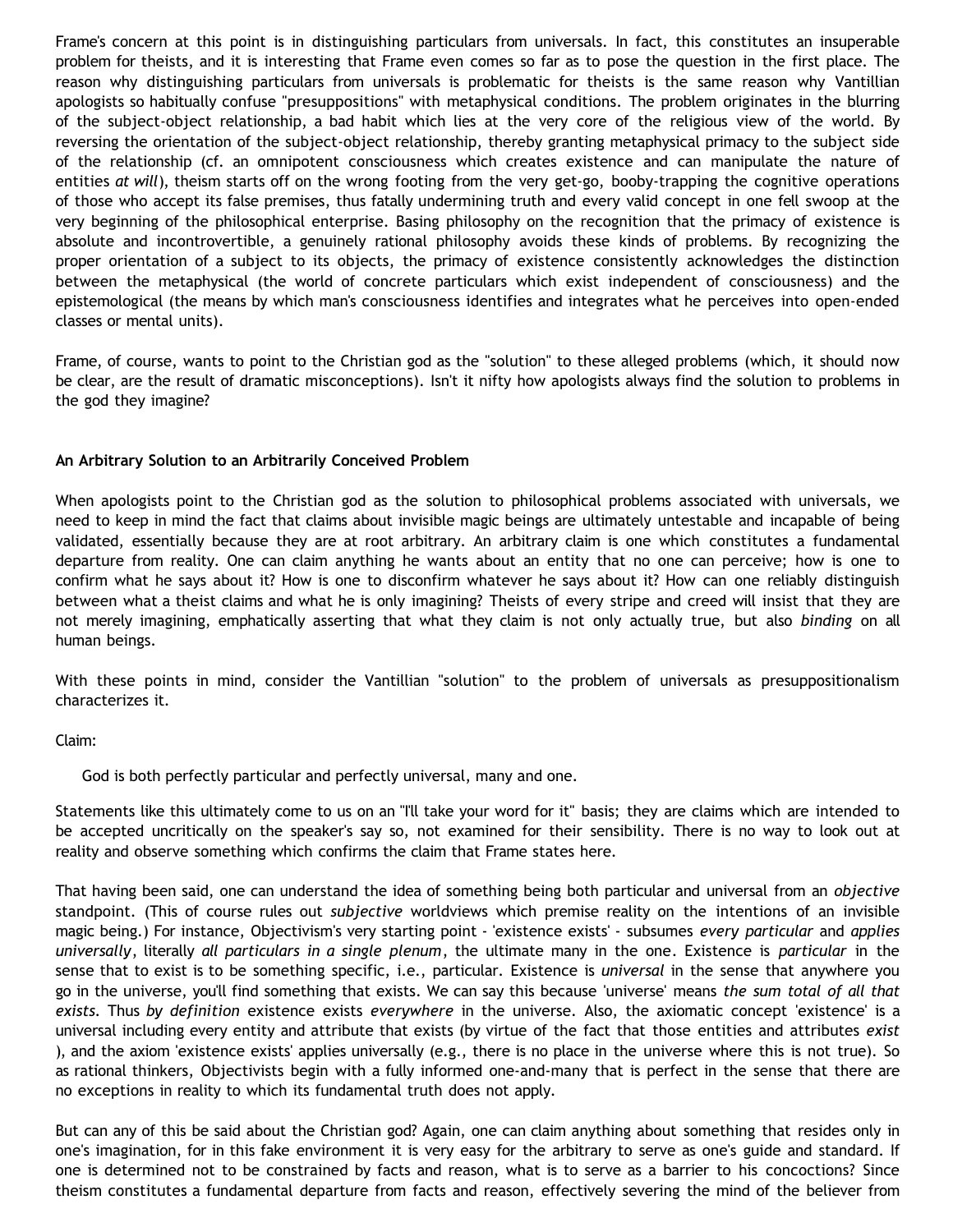the reality in which he lives, we know that a theistic worldview's pronouncements cannot be true. Does it make sense to claim that a *single entity* is *both* particular and universal? If these concepts are formed on the basis of imaginative fabrication as opposed to objective inputs, why not? After all, doesn't Bugs Bunny look quite at home in his [cartoon](http://www.strongatheism.net/library/atheology/cartoon_universe_of_theism/) [universe](http://www.strongatheism.net/library/atheology/cartoon_universe_of_theism/), a universe where a master designer has final say on what exists and what happens?

Claim:

The world is made in his likeness.

Affirmations such as this indicate that those who want to stand by them do not fully grasp what it is they are saying. For one thing, the subjectivist implications are difficult to miss. It is essentially saying that the world is a product of *conscious activity* - that a *subject* created it, that the world is a product of the unconstrainable *wishing* of a cosmic, omnipotent consciousness. What could possibly serve as evidence for such a position? Theists have throughout history attempted to concoct some way of finally substantiating such claims, but from what I have examined they all fail to deal with the question at hand: *How can consciousness can hold metaphysical primacy over its objects?* Theists have to assume the opposite, in effect borrowing from a non-Christian viewpoint, to assert and defend such a view as truth, since the concept 'truth' is squarely premised on the principle that the entities we perceive exist independent of a person's *wishing*. On Christianity's premise of granting primacy to a subject of consciousness, one has no *objective* basis to make any truth claims. He has basically pulled the rug out from underneath himself.

To investigate the Christian claim that the world was "made" in the likeness of the Christian deity further, we can compare what the world is like to the claims theists make about their god, and see if in fact there is any "likeness" which obtains between the two in some way. But this exercise will certainly spell death for such theistic views. For this likeness would have to be borne out on a general level in order to be signifant enough to give any credibility to such a claim, and yet it is precisely on the level of general characteristics that such a likeness simply does not exist. For instance, observe the fundamental antinomies between Christianity's "God" and the world in which we exist:

- ? "God" is said to be *infinite*, but the world is *not infinite*
- ? "God" is said to be *immaterial*, but the world is *not immaterial*
- ? "God" is said to be *supernatural*, but the world is *not supernatural*
- ? "God" is said to be *incorruptible*, but the world is *not incorruptible*
- ? "God" is said to be *perfect*, but the world is *not perfect*
- ? "God" is said to be *immutable*, but the world is *not immutable*
- ? "God" is said to be *divine*, but the world is *not divine*

With such dramatically contrastive opposites as these (and others could be cited, e.g., the Christian god is said to be both omniscient and infallible, but the world is neither of these, etc.), the notion that the one was made in the likeness of the other is quite far-fetched, to say the least. Where is the "likeness"? The world is full of deficiencies. Theists themselves, in their attempts to argue for their god, regularly point to the world as a ever changing place of "constant flux," while their god is said to be the diametric opposite of this. Given these fundamentally divisive incongruities, how can one say it was "created" by a "perfect creator"? How can one say that this world, made of dirt and rock and other crude elements which break down and reform into new shapes and relationships, is in any way "like" the god of Christianity? Is the god of Christianity like a barren desert, an overgrown jungle, or an inhospitable polar ice cap? That's what we find in the world. At best, the Vantillian can claim some highly abstract "likeness" - one which allows him to ignore these vast and pervasive dissimilarities, and settle in his mind that this abstract "something" again a phenomenon which cannot be reliably distinguished from his imagination - connects this world to the supernatural consciousness he wants to worship.

### Frame wants to say that

(C) The correlativity of one and many in the world is like the correlativity of these in God; hence there is mystery.

But as should be clear now, the correlativity between concepts and the objects they identify and integrate has nothing to do with the Christian god. Indeed,it is a mathematic relationship, akin to the relationship between a variable term in an equation and an integer which can stand in its place. With an objective understanding of concepts,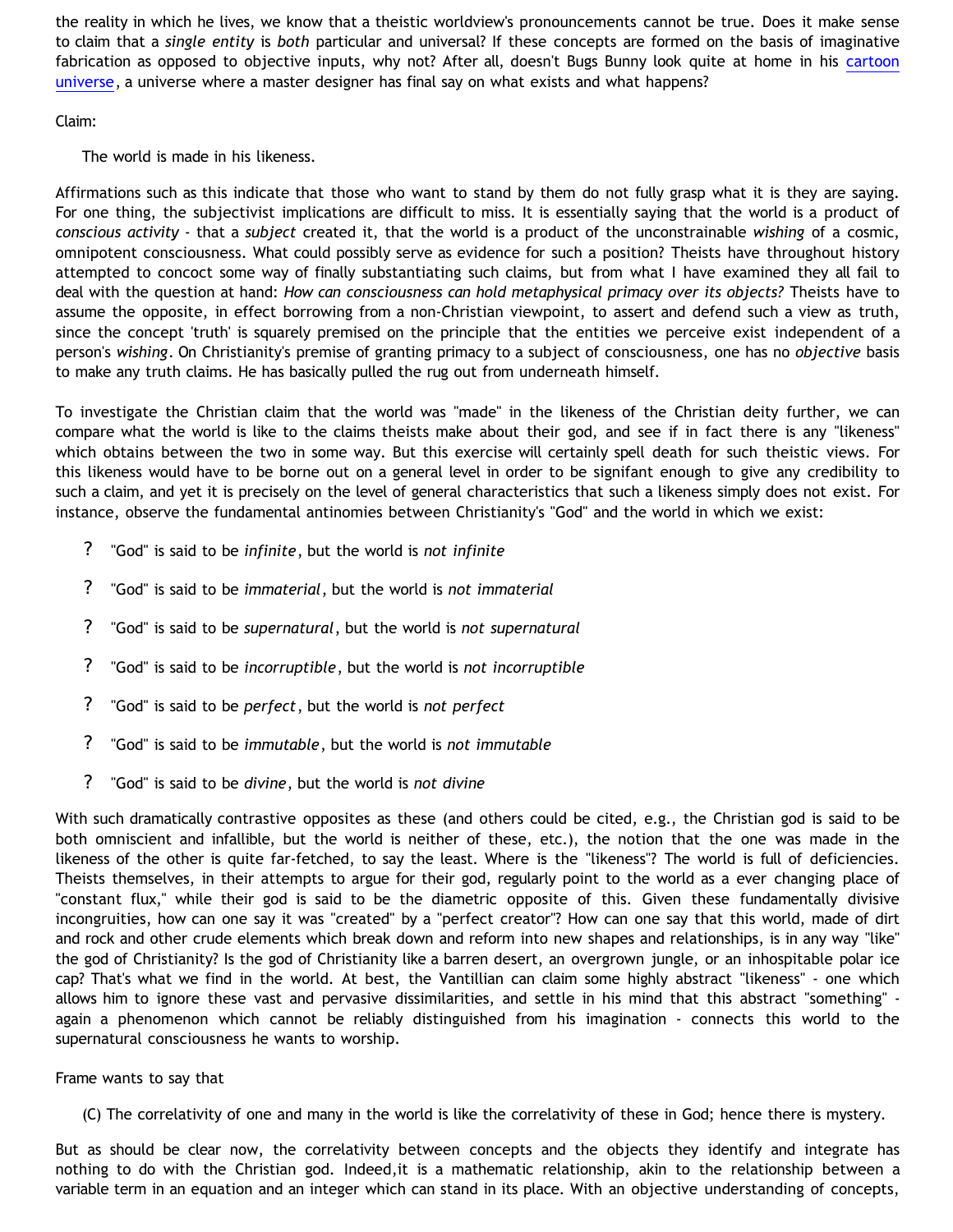there is no mystery here. In fact, if all that Christianity can do in the end when attempting to offer a solution to the problem of universals amounts to throwing up one's hands and saying "it's all a mystery!" what good is that solution? It gets one no further than where he started.

Frame concludes his summary of Van Til's apologetic use of the problem of universals with the following:

(D) Van Til's "solution" does not give us pure universals or pure particulars, or the kind of exhaustive knowledge that these would bring us. Rather, it calls us to trust that he has a perfect understanding, both of himself, and of his world.

Van Til's "solution" brings us no closer to an understanding of how the human mind forms concepts than if presuppositionalists simply took a vow of silence. Indeed, a genuine understanding of how the mind works is not something they want men to have. On the contrary, so long as their minds remain mysterious to themselves, men will be in a better position to be seduced and controlled by those who seek to catch them in their nets. Van Til's "solution" calls for "trusting" in an invisible magic being, precisely because it offers no enlightenment to begin with. Those who are enlightened do not need to put their trust blindly in the hands of an invisible magic being which refuses to show itself, hold a rational dialogue with those who are supposed to be willing to sacrifice their very lives for it, or simply allow human beings to live for their own sake. Van Til's "solution" requires us to accept religious sloganeering in place of critical thought. It is not intended to be *understood*, it is intended to be accepted *unquestioningly*. If it is such a worthy solution, why doesn't Van Til-Frame offer something better?

by Dawson Bethrick

*posted by Bahnsen Burner at [8:00 PM](http://bahnsenburner.blogspot.com/2006/09/frames-summary-of-van-tils-oma.html)*

#### **18 Comments:**

#### [beepbeepitsme](http://www.blogger.com/profile/15679570) said...

I have never quite understood how the idea of an "absolute" (free from imperfection; complete; perfect) can be reconciled with the idea of the trinity (3 in one), and I don't think many christians who believe in the trinity can either.

[October 05, 2006 11:47 PM](http://bahnsenburner.blogspot.com/2006/09/116011727633038211)

[James Anderson](http://www.blogger.com/profile/8293423) said...

#### Dawson,

I appreciate this lengthy, serious interaction with a Van Tilian presuppositionalist. (Well, mostly serious; I've never understood why you feel the need to pepper your writing with playground pejoratives like "invisible magical beings", which add nothing to your analysis.) A number of things could be said by way of response, but I'll restrict myself to one observation.

Your critique apparently takes for granted a conceptualist view of universals. (I say "takes for granted" because of your introductory remark about Frame mistreating the issue of *concepts*, even though Frame refers only to universals and not to concepts; the two terms are not synonymous, even on a conceptualist position.) For example, at several points you treat the terms 'universal' and 'concept' as interchangeable. Now, conceptualism has a respectable philosophical pedigree, but I think it poses serious problems for your other philosophical commitments.

In your view, I take it, universals are identical (or reducible) to concepts; specifically, *human* concepts. (We don't want any "invisible magical being" to get a foot in the door, right?) So the fact that the ball is round, that it possesses the property of *roundness*, is ultimately grounded in the application of our concept of *roundness* to the ball. Insofar as there are such things as properties, they are not mind-independent; if they exist at all, then they are purely conceptual.

The problem, however, is that your conceptualism implies that reality is dependent on human consciousness. Facts, such as the fact that the ball is round, are ultimately the product of human thought. If there were no human consciousness, then strictly speaking the ball would not be round -- indeed, it would possess no properties at all (since there would be no concepts applied to it). On your view, then, *the way the world really is* turns out to be a product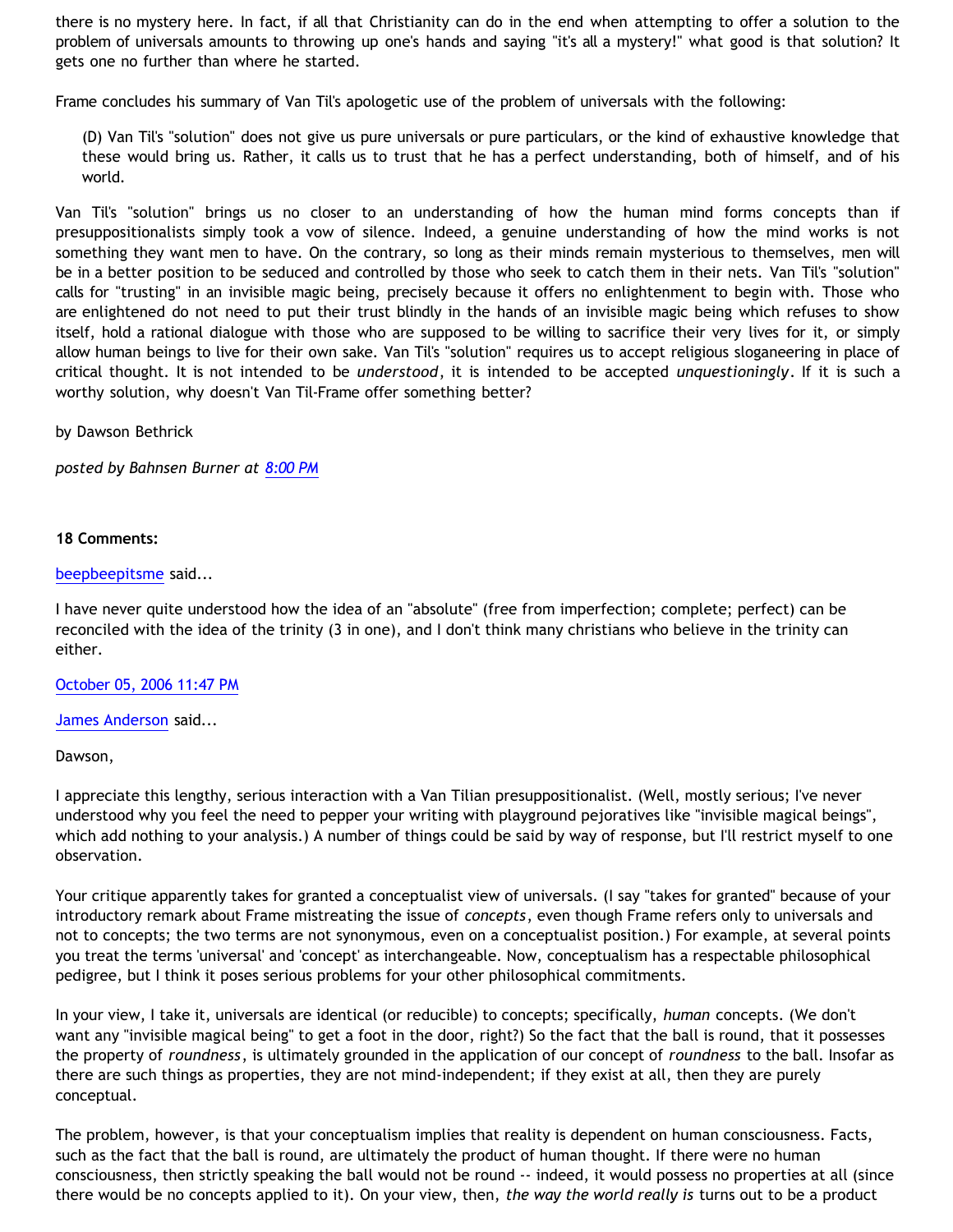of our minds.

But surely this anti-realism is quite at odds with Rand's strident commitment to metaphysical realism. What is the foundational tenet of Objectivism if not the view that reality is objective and *not* dependent on what we think about it or how we happen to conceive it? If ball is 'really' round, yet the roundness of the ball consists in nothing more than our application of certain concepts to it, then the 'reality' of the ball is dependent on our thoughts about it; in which case, Objectivism is false. Similar considerations apply to *all* property attributions.

If Objectivism is to be retained, you'll have to shift your understanding of universals either toward nominalism or toward realism. Nominalism would bring back all the problems that conceptualism is supposed to solve, so that's unappealing. Realism would be the better option: universals (such as properties) really exist and do so independent of human thought. The trouble is, you seem to have closed the door to realism about universals by championing a hard-nosed empiricism: "One can claim anything he wants about an entity that no one can perceive; how is one to confirm what he says about it? How is one to disconfirm whatever he says about it?" On the realist view, universals exist but are not *perceivable* entities (one can perceive a round ball, but not roundness *per se*). So apparently you can no more countenance the existence of mind-independent universals than the existence of God.

Of course, if you want to retain your conceptualist intuitions without jettisoning your commitment to metaphysical realism, you could always adopt *theistic conceptual realism* (as recently defended by Greg Welty, among others). Unfortunately, the 'theistic' component of TCR is not an optional accessory. :)

[October 18, 2006 5:43 AM](http://bahnsenburner.blogspot.com/2006/09/116117543131631193)

[groundfighter76](http://www.blogger.com/profile/8210797) said...

Nicely said, James.

[October 18, 2006 10:38 AM](http://bahnsenburner.blogspot.com/2006/09/116119311068900104)

[Bahnsen Burner](http://www.blogger.com/profile/7766918) said...

James,

Welcome to my blog! It's nice to hear from you again. I hope you and your family are doing well.

Thanks so much for your thoughts in response to my posting on Van Til-Frame. I will consider your points and, if time allows, put together my reaction to them on my blog. Judging from what you have stated, this should make a nice addition!

By the way, the Objectivist theory of concepts is not the same as the conceptualist view of universals. That may not be apparent to you if you are not very familiar with the Objectivist theory. If time allows, I will try to touch on this in my response. But even from what you do say in your comment above, it's not clear why you might think I'm taking the conceptualist view of universals for granted. For as you yourself point out, the terms 'universal' and 'concept' are not synoymous on the conceptualist view, and yet you say that I treat them synonymously.

Anyway, this will all have to wait until the weekend.

Regards, Dawson

[October 18, 2006 8:55 PM](http://bahnsenburner.blogspot.com/2006/09/116123012279398867)

[James Anderson](http://www.blogger.com/profile/8293423) said...

Dawson,

A couple of clarifications.

1. No doubt I have a lot to learn about Objectivism, but I am aware that the Objectivist theory of concepts is not the same as the conceptualist view of universals. I don't believe I implied otherwise. My point is simply that your critique of Frame *assumes* a conceptualist view of universals, for the reasons I indicated.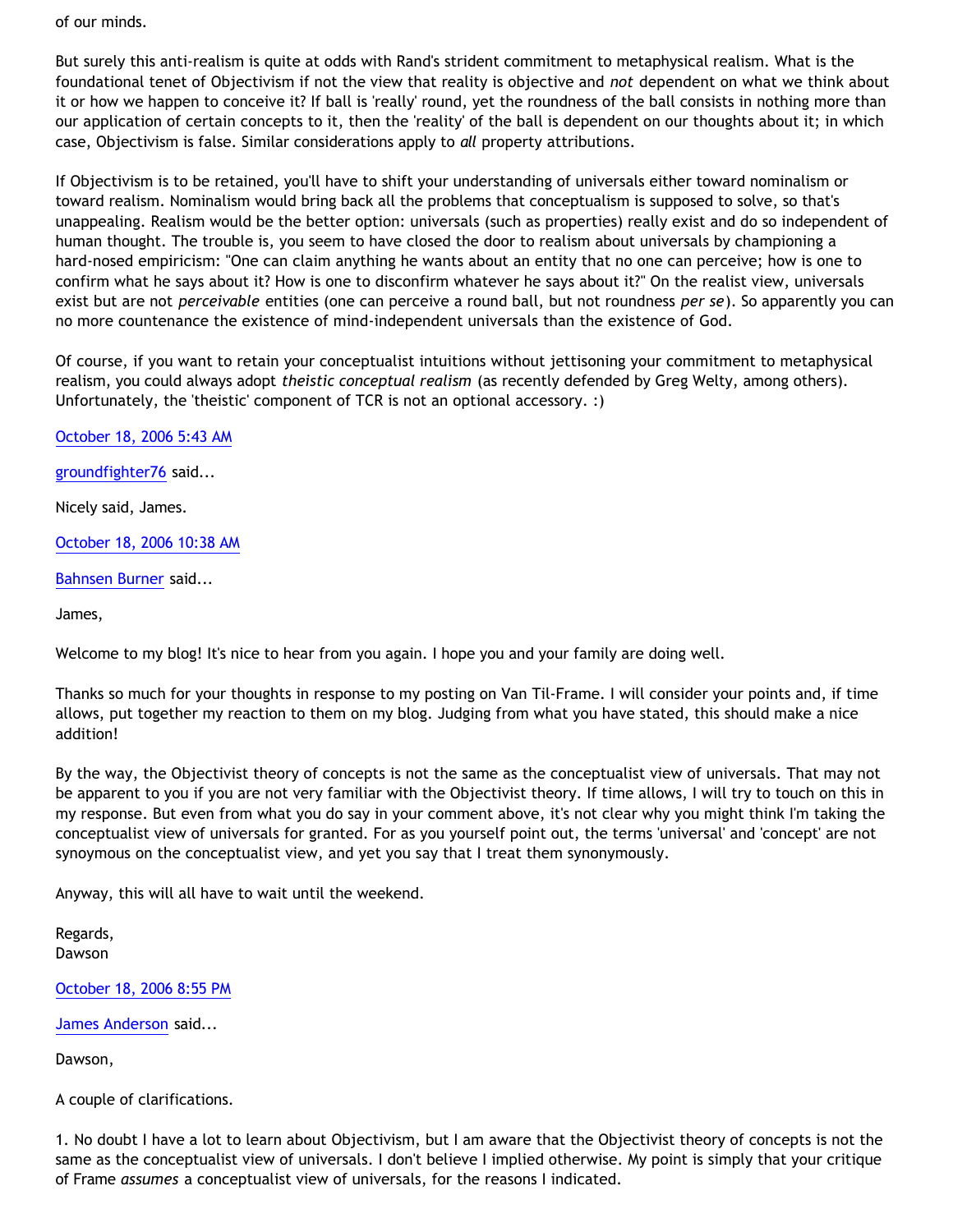2. I didn't say that you treat the terms 'universal' and 'concept' as *synonymous*; I said that you treat them as *interchangeable*. In other words, whether or not you think they carry the same *sense*, you seem to believe that the terms are co-referential.

Here's an example from your post:

"Here we see Frame repeating the notion that **universals** are intended to *explain* the particulars which they name. But as I pointed out above, this is not **their** purpose. The purpose of **concepts** is . . ."

If you're able to post something by way of reply, it would be helpful if you could make clear your view on the ontological status of universals (and how that correlates with the way you've used terms in your post).

### [October 19, 2006 12:50 AM](http://bahnsenburner.blogspot.com/2006/09/116124421537777669)

[Bahnsen Burner](http://www.blogger.com/profile/7766918) said...

James,

"1. No doubt I have a lot to learn about Objectivism, but I am aware that the Objectivist theory of concepts is not the same as the conceptualist view of universals. I don't believe I implied otherwise. My point is simply that your critique of Frame assumes a conceptualist view of universals, for the reasons I indicated."

The theory of concepts that my critique assumes is the Objectivist theory, not the conceptualist theory. It's still unclear how you got the impression that I was assuming the conceptualist view.

"2. I didn't say that you treat the terms 'universal' and 'concept' as synonymous; I said that you treat them as interchangeable. In other words, whether or not you think they carry the same sense, you seem to believe that the terms are co-referential."

You must have in mind some distinction between your use of 'synonymous' and your use of 'interchangeable' that has escaped me. At any rate, some time ago (I'm guessing over a year ago now) I contacted Dr. Kelley about this very point (along with some others), as Objectivism tends to think of concepts when other philosophies use the term 'universal' (as a noun). Dr. Kelley basically confirmed what I was thinking, namely that "nothing in the world apart from us is literally and intrinsically universal" (his words). This probably makes a lot of academics bristle, which typically does not cause much concern for Objectivists as there's an enormous context native to Objectivism with which most academics are probably not very familiar. One important point is that essence according to Objectivism is epistemological, not metaphysical. Also, universality is a property of concepts (because they subsume an open-ended range of units), not of things existing in the world. However, this should not be taken to mean that concepts, because of their universality, have nothing to do with the units they subsume. The universality of a concept is a product of a process of abstraction which is used to form it in the first place. Rand outlines this process in her book *Introduction to Objectivist Epistemology* (ITOE). Other sources can be named which have developed her theory since its publication, but ITOE is still the best place to start. Overall, my concern for Van Til-Frame is that they do not have a very good understanding of concepts at all. Like many academics, Van Til-Frame discount the active role which the human mind takes on in forming concepts from what they perceive. Another point which I find striking is the purpose they seem to think conceptual thought is intended to satisfy. I can provide quotes for all this if you like, but time is pretty short this morning. The upshot is that it's not surprising to find them pointing to "mystery" when all is said and done. But "mystery" is not knowledge, nor is throwing up one's arms and exclaiming "it's all a mystery!" very enlightening. It brings us no closer to an understanding of the process under discussion, and I suspect that's intentional.

I wrote: "Here we see Frame repeating the notion that universals are intended to explain the particulars which they name. But as I pointed out above, this is not their purpose. The purpose of concepts is . . ."

Even on the realist assumptions that Van Til-Frame have adopted, it's unclear to me how either of them can think that the purpose of universals is to "explain" particulars. And yes, to the degree that I think the term "universal" (as a noun) is meaningful, it could only mean what Objectivism means by concept, since universality is a property of concepts, not of the concretes that we perceive or name. Hopefully this will be clearer when I correct some of the mistakes in your response. But I'm also hoping to generate more questions as well.

James: "If you're able to post something by way of reply, it would be helpful if you could make clear your view on the ontological status of universals (and how that correlates with the way you've used terms in your post)."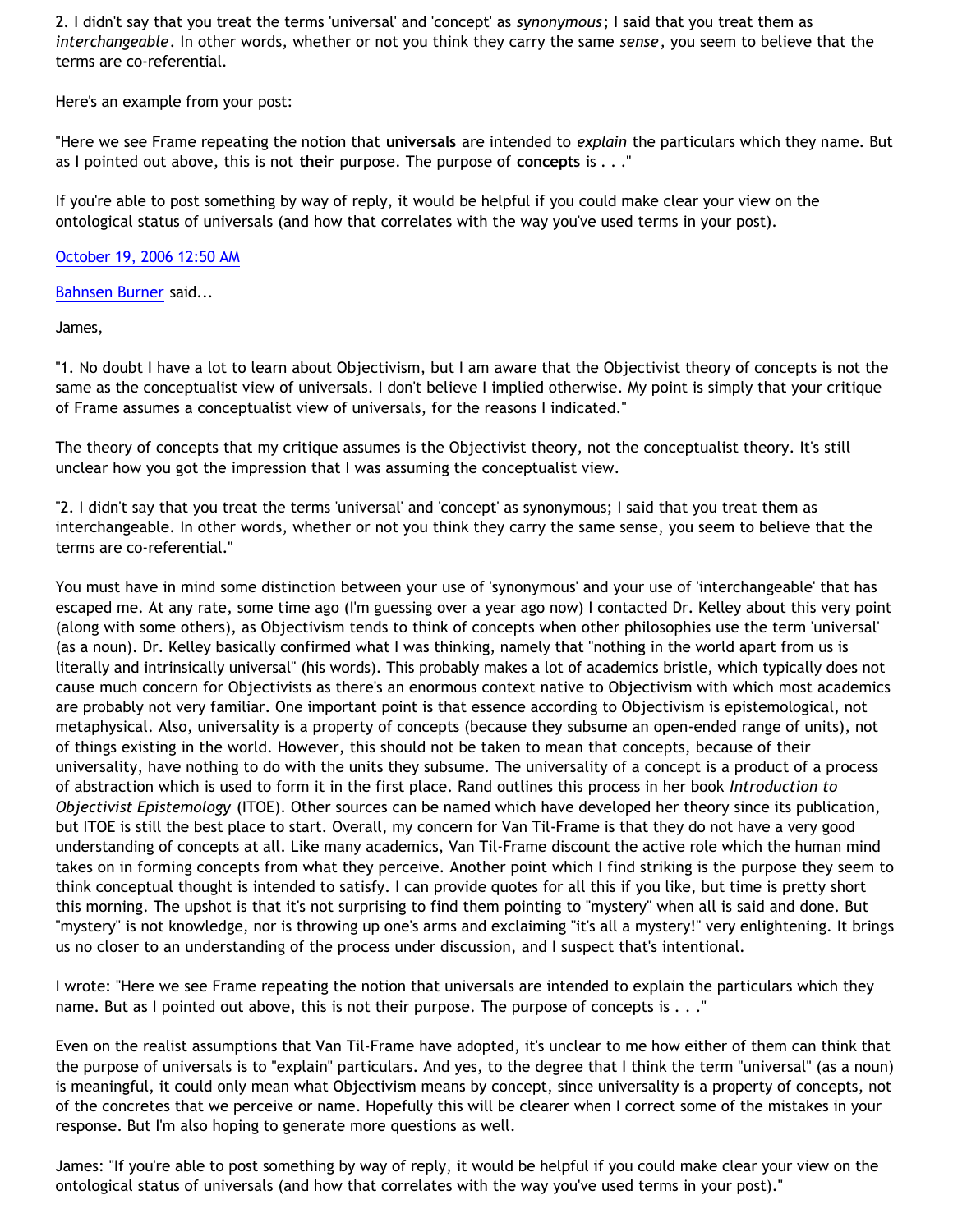Briefly, if by "universal" (noun) we mean the product of abstraction, then really you're asking me what the ontological status of concepts is. Concepts are epistemological, not metaphysical (or ontological; Objectivism tends to see these two terms as synonymous as well). They are how the mind economizes its ability to retain what it has perceived, and as such they are a method by which the conscious mind manages its inputs.

Hope that helps!

Regards, Dawson

[October 19, 2006 6:09 AM](http://bahnsenburner.blogspot.com/2006/09/116126334557150182)

[Paul Manata](http://www.blogger.com/profile/7464842) said...

Definitions and Analysis:

Concepts: A concept is the mental intergration of two or more units which are isolated by a process of abstraction and united by a specific definition. -The Psycho Epistemology of Art, cited in The Ayn Rand Lexicon, p.88

or, another one:

A concept is a mental intergration of two or more units possessing the same distinguishing characteristics with their particluar measurments ommitted. -ITO, 21

Also, Dawson's claim the the problem of universals is an \*epistemological\* one is \*precisely\* why philosophers have agreed that Rand simply did not understand the classic problem of universals - which is \*metaphysical.\* But you can't gte rid of the metaphysical question by shifting questions, it's not that easy. We should also note that the latter definition I gave implies the \*metaphycial\* problem of universals, i.e., "\*two\* units" can have "the \*same\* characteristics."

Lastly, here's Rand's take on the problem:

"The issue of concepts (known as the problem of universals) is philosophy's central issue. IOE, p.1

At any rate, those are some definitions so one understands the other.

We should all agree, though, that by \*redefining\* the problem of universals, and (granting this for arguments sake) solved the \*new\* problem, that does not make the \*old\* and \*different\* problem go away.

Therefore, as even Dawson even points out himself, the Objectivist take on universalsi is \*radically different\* than the tradtional question - which was Van Til's and Frame's question - and so we should all be able to see now that Dawson has pickedf on van Til and Frame for answering a \*different question\* then Objectivism is trying to answer.

In other words, Dawson's post was one big smoke and mirrors session, complete with attacking Frame on an issue Frame was not talking about. If, as Dawson admits, when most philosophers speak of the problem of universals they are speaking about a metaphysical problem then Dawson should have answered Frame \*on these grounds\* and not pretended that Frame was ignorant on the problem of universals which, when translated, turns out to be the unique ghetto language and problems of the Objectivists.

Now, this doesn't refute Dawson's position, James can do that if he wants to, this was just meant to point out a fatal flaw in Dawson's blog entry - it didn't even address the problem \*Frame\* was getting at.

best,

PM

[October 19, 2006 8:59 AM](http://bahnsenburner.blogspot.com/2006/09/116127358582081638)

[Paul Manata](http://www.blogger.com/profile/7464842) said...

Dawson: "Concepts are epistemological, not metaphysical (or ontological; Objectivism tends to see these two terms as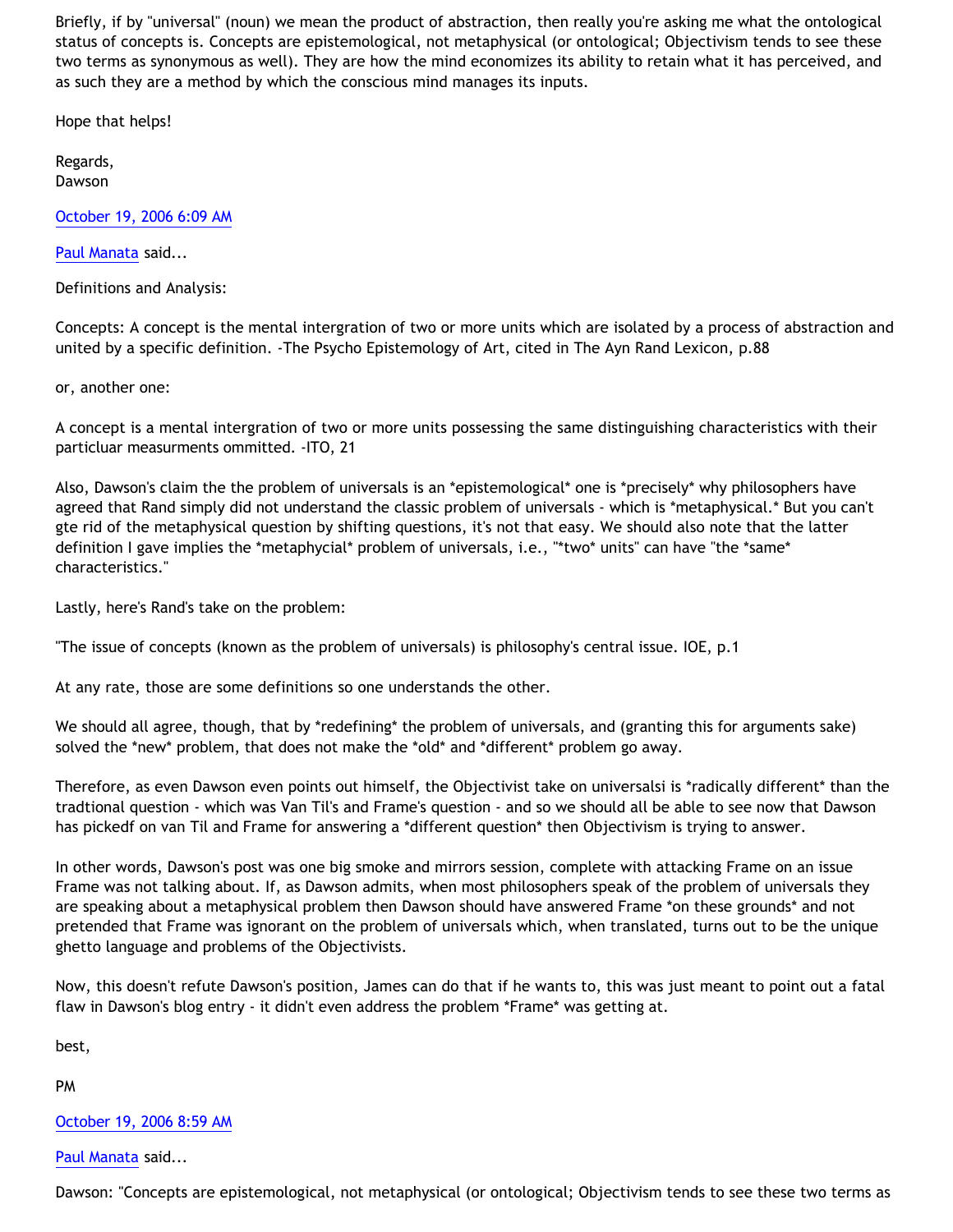synonymous as well). They are how the mind economizes its ability to retain what it has perceived, and as such they are a method by which the conscious mind manages its inputs."

Paul: Do concepts exist? Are they real? If so, they have an ontological status; even if it means they are neurons inside grey matter.

So, could you answer James' question: i.e., what is the ontological status of a concept. If it does not have one, then they do not exist.

[October 19, 2006 9:04 AM](http://bahnsenburner.blogspot.com/2006/09/116127384445391965)

[Bahnsen Burner](http://www.blogger.com/profile/7766918) said...

Paul: "Also, Dawson's claim the the problem of universals is an \*epistemological\* one is \*precisely\* why philosophers have agreed that Rand simply did not understand the classic problem of universals - which is \*metaphysical.\*"

It's funny how philosophers are suddenly all so unanimous on so many issues whenever Paul Manata shows up. ;) Turn your head for a second and they all start bickering and squabbling again. But when Paul pokes his head in the door, they're all nodding in unison. How do you do it, Paul? Telepathic mind-control? Or, did they all sign a consent form and elect you to be their collective spokesman? Perhaps you have the impression that philosophers think your thoughts after you? This is just too much fun!

Paul: "But you can't gte rid of the metaphysical question by shifting questions, it's not that easy. We should also note that the latter definition I gave implies the \*metaphycial\* problem of universals, i.e., '\*two\* units' can have 'the \*same\* characteristics'."

I realize that there have been some thinkers who have become more concerned about "the ontological status of universals" (or concepts, or what have you), than they are about the original issue behind the problem, which was how "the one" and "the many" are related, which is an epistemological question. In either case, we're not going to gain any further understanding of either the nature of our minds or how they operate if we consign the problem to " mystery" or throw our hands up and say ["Duh, I donno! Must be God did it!"](http://www.geocities.com/katholon/duh15.wav) Certainly the issue deserves more seriousness than this. Don't you think?

Paul: "Lastly, here's Rand's take on the problem: 'The issue of concepts (known as the problem of universals) is philosophy's central issue.' IOE, p.1"

Yes, and she also wrote that "the fate of human societies, of knowledge, of science, of progress and every human life, depends on" how the problem is addressed (Ibid., p. 3). I would also say that related to this is how the problem is conceived as well. The point is that Rand sees this as a very important issue, far more important than bickering about things like "what's the ontological status of universals." Rather, her concern was how consistently one's theory of concepts is with the principle of objectivity. In James' response to me, he seems to think that the theory of concepts that I have "taken for granted" entails or leads to metaphysical subjectivism. He does not show anything that I or any Objectivist has said to suggest this suspicion; rather, he says that I have assumed a conceptualist view of universals (which is not true) because I use the terms 'universal' and 'concept' interchangeably, even though "the two terms are not synonymous, even on a conceptualist position." Meanwhile, he admits that he has "a lot to learn about Objectivism" (and there's nothing wrong with this; I encourage him to learn) and acknowledges on top of this that "the Objectivist theory of concepts is not the same as the conceptualist view of universals." Can it be that my critique in fact assumes the Objectivist theory of concepts rather than the conceptualist view of universals, and James is just not familiar enough with the former to recognize the acute differences between the two? Or, Paul, do you assume that James is infallible on this issue, even after admitting his unfamiliarity?

James, if you're reading, can you settle this point: Are you, or are you not, infallible?

Paul: "We should all agree, though, that by \*redefining\* the problem of universals, and (granting this for arguments sake) solved the \*new\* problem, that does not make the \*old\* and \*different\* problem go away."

But what was the original problem? I think the real issue at the heart of the matter is the relationship between "the one" and "the many," as this is more central to the operation of the human mind in its cognitive activity and its implications for philosophy in general. You may find that the early thinkers who first attempted to tackle the issue concluded that "universals" are mind-independent phenomenon precisely because they did not understand how the mind performs the process of abstraction. And modern-day thinkers, having accepted their predecessors' premises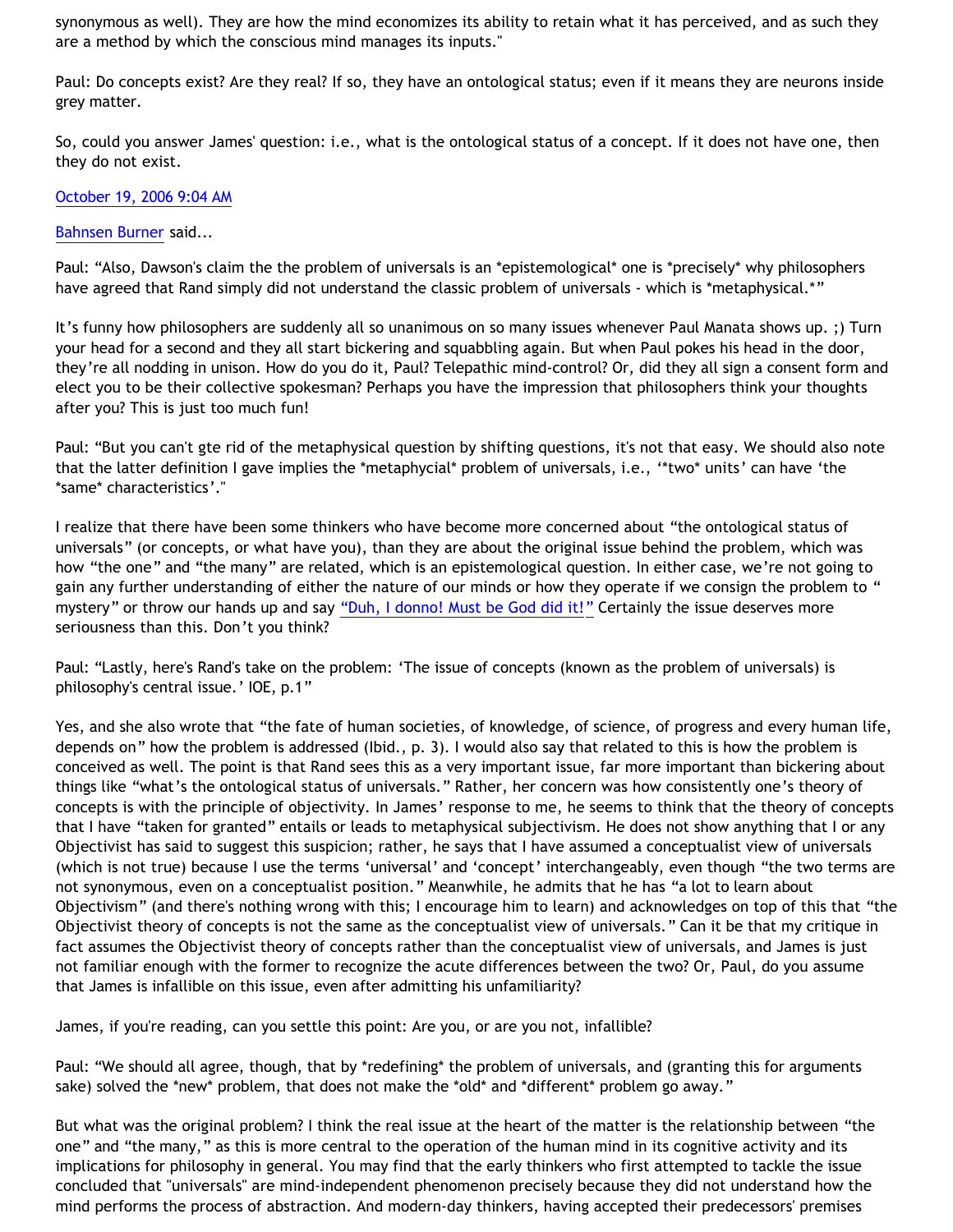(especially the very manner in which they framed the issue to begin with) or portions thereof uncritically, have just assumed that the question is one of ontology, essentially leaving epistemology out in the cold (or worse). Regardless, apologists have now come along and seized on the matter in order to assimilate it into their religious defenses and thus make it point to their god. But does this enshrinement of "mystery" really lead one to understanding how his mind works? Not at all.

Paul: "So, could you answer James' question: i.e., what is the ontological status of a concept. If it does not have one, then they do not exist."

As Rand's definition (which you quoted) makes clear, concepts are mental, i.e., the cognitive activity of a conscious mind that has the ability to perform the process of abstraction.

Regards, Dawson

[October 19, 2006 9:05 PM](http://bahnsenburner.blogspot.com/2006/09/116131710233630730)

[Paul Manata](http://www.blogger.com/profile/7464842) said...

Thanks Dawson!

I'm sure you;ll get a whole buch of Ph.D.'s to post here!

At any rate:

Dawson: "As Rand's definition (which you quoted) makes clear, concepts are mental, i.e., the cognitive activity of a conscious mind that has the ability to perform the process of abstraction."

Paul: Right, and what is "mental?" What is a "mind?" Is it that custard-like stuff inside your head? So the ontological status of concept is custard-like?

Before we move on, do I have it right? Or, do you believe that the mind is immaterial, like an "invisible friend" that floats on top of our brains?

Dawson: "It's funny how philosophers are suddenly all so unanimous on so many issues whenever Paul Manata shows up. ;) Turn your head for a second and they all start bickering and squabbling again. But when Paul pokes his head in the door, they're all nodding in unison. How do you do it, Paul? Telepathic mind-control?"

Paul: I know of know philosopher, other than Rand, who construes this problem other than metaphysically.

Scott Ryan does a nice job discussing how far out in left field the Objectivists are on this question - see his "Objectivism and The Corruption of Rationality." So, philosophers are united when both Ryan and I show up (as well as the 10 other guys he cites in his book) :-)

Dawson: "Yes, and she also wrote that "the fate of human societies, of knowledge, of science, of progress and every human life, depends on" how the problem is addressed (Ibid., p. 3)."

Paul: So she was a false prophet ;-)

At any rate, our beliefs are aimed at survival, not truth. Reemember, you're an evolutionist. Mother nature doesn't care about Rand and her opinions. We will survive if we get our genes into the next generation. Indeed, on your evolutionary assumptions, it doesn't matter if a belief is aimed at truth, all that matters is that our beliefs get our body parts in the right place to survive.

It's also interesting to ask why the process of evolution would create beings who debate the problem of universals, what survival value is there in our debating, Dawson? Indeed, why even blog? Is "blogging" necessary for our survival?

However, I'll sit back and wait for your answer to James, though I don't know if he'll respond as long as your refer to him as the "infallible one" and, as he said, "pepper your posts in playground pejoratives. Perhaps this is all strategic? Your "style" keeps away any heavy hitters and just attracts the bottom feeders like me! :-)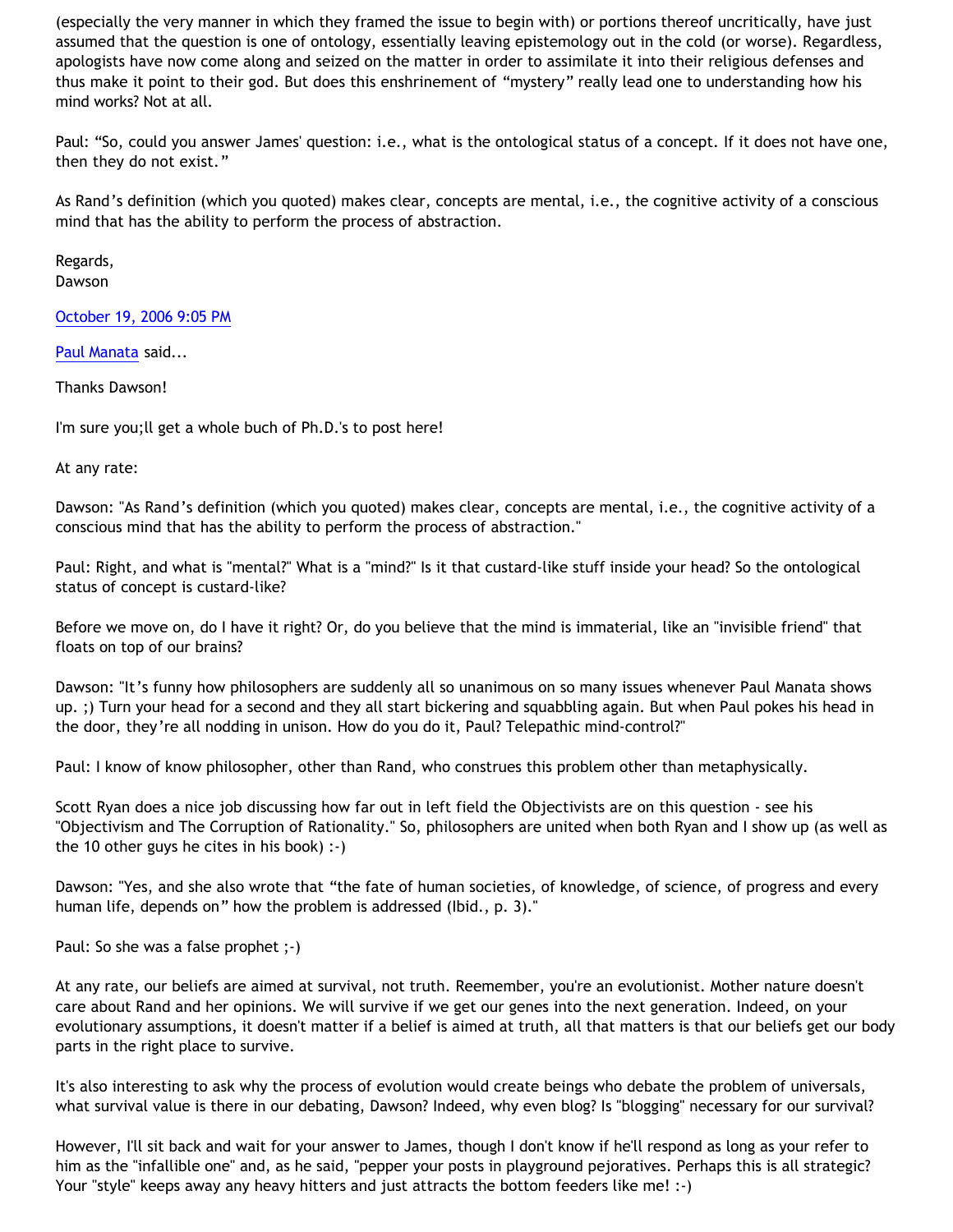as always,

PM

[October 19, 2006 10:57 PM](http://bahnsenburner.blogspot.com/2006/09/116132386997411306)

[James Anderson](http://www.blogger.com/profile/8293423) said...

Dawson,

We're both busy people, so I'm going to stick to the point.

I don't dispute that your critique presupposes Rand's theory of concepts. I'm sure it does. But that's not germane to the criticism I've raised. My objection is simply this: your critique presupposes a conceptualist view of universals, whether you acknowledge it or not, but this presupposition conflicts with your Objectivist commitment to metaphysical realism. Your theory of concept *formation* is neither here nor there. As such, your remarks about my understanding of this theory are merely a red herring. My criticism concerns your position on the nature of universals, not your position on the origin of concepts.

You deny that you've assumed a conceptualist view of universals. Yet you also deny (following Kelley, apparently) that there are any mind-independent universals, adding that "to the degree that I think the term 'universal' (as a noun) is meaningful, it could only mean what Objectivism means by concept". From this (and the quotes I provided earlier) I can only conclude that you believe universals *just are* concepts. But this is precisely a conceptualist view of universals. You can eschew the label all you like, but you have adopted a conceptualist position nonetheless.

Now, as I pointed out in my original comment, this introduces problems for your commitment to metaphysical realism. If properties (which are paradigmatic universals) are merely human concepts, then the truth of propositions such as *the ball is round* ultimately depends on human conceptualisation. The features we perceive in the external world (such as the roundness of the ball) are not mind-independent after all; 'reality' is a product of human consciousness, since the features exemplified by objects 'out there' do not inhere in the objects themselves but exist only in our minds. Indeed, it makes little sense to speak of an 'external world' on this view, insofar as such a world is thought of as an inventory of distinct objects that exemplify different properties (roundness, solidity, opacity, etc.) in a mind-independent fashion.

Ask yourself this simple question: In your view, is the ball round because (a) it exemplifies the property of *roundness* independent of any mental activity on our part or (b) because we apply the concept of *roundness* to it? If you opt for (a), then you're really a closet realist (about universals). If you opt for (b), then you face a conflict with your Objectivist commitment to metaphysical realism. (If you reject both (a) and (b) then, as I said before, it would move things forward if you could state your alternative and relate it to your prior use of the terms 'universal' and 'concept'.)

Ironically enough, your theory of concept formation (insofar as I can disern it from what you've written here) seems to presuppose realism about universals, because you speak of concept formation as a process of *abstraction*. Abstraction grounded in *what* exactly? From what is our concept of *roundness* abstracted? A series of concrete particulars (balls, etc.) that exemplify, prior to our perception of them, a common property (roundness)? If that's the case, then you're a realist after all. I simply invite you to come out of the closet; there's no shame in it. :) But as I noted earlier, a realist view of universals (properties, relations, etc.) commits you to the existence of unperceivable entities, despite your apparent distaste for the idea.

[October 20, 2006 5:53 AM](http://bahnsenburner.blogspot.com/2006/09/116134879243071152)

[Bahnsen Burner](http://www.blogger.com/profile/7766918) said...

Paul: "what is 'mental'?"

By 'mental' and 'mind' I'm referring to the cognitive activity of human consciousness.

Paul: "Is it that custard-like stuff inside your head? So the ontological status of concept is custard-like?"

I don't think (nor do I think anything I have stated indicates) that the mind is "custard-like."

Paul: "Or, do you believe that the mind is immaterial,"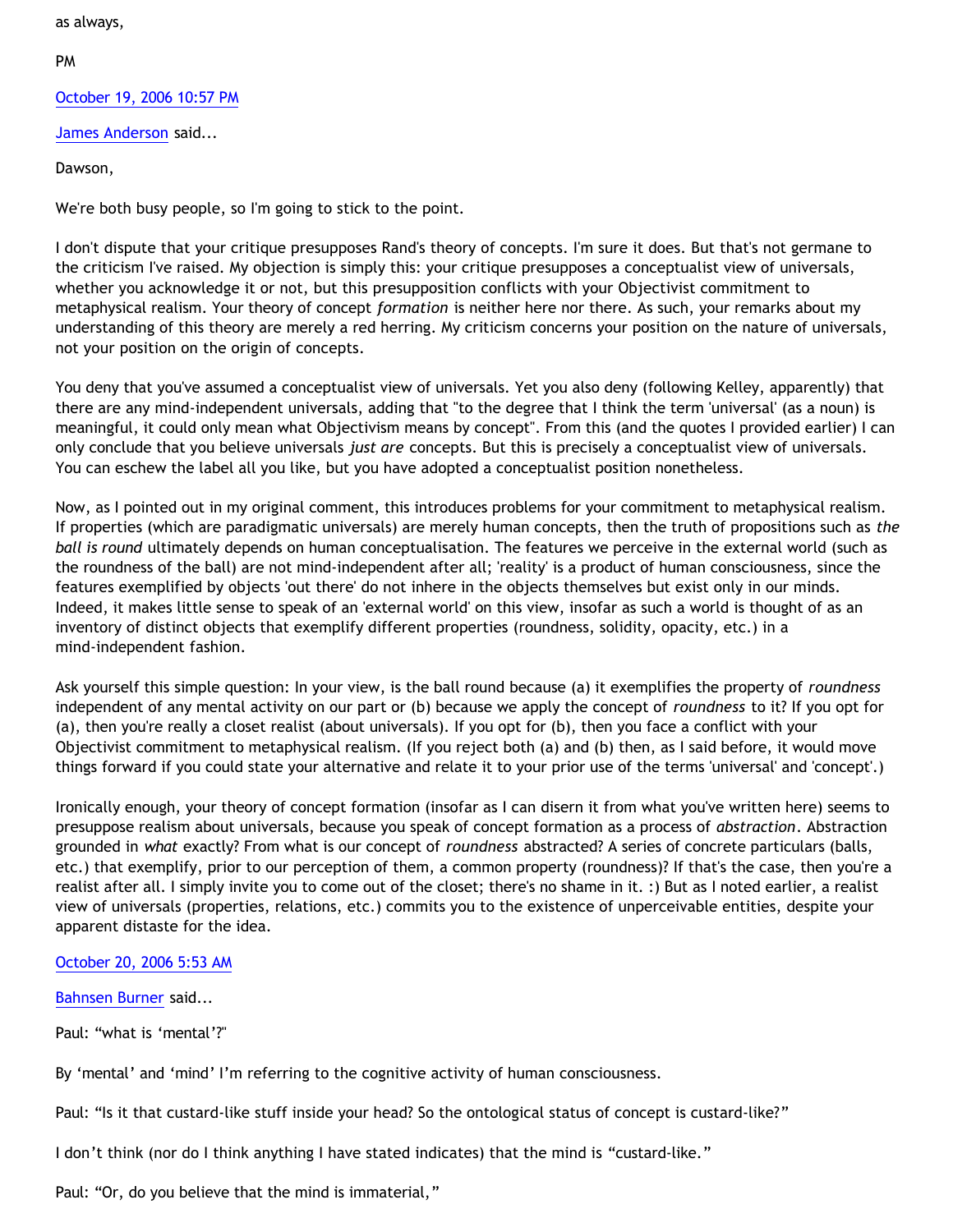I don't know what "immaterial" means. All I know is what it doesn't mean. As I have stated before, I do not know how I would go about proving that the mind is not composed of a material that we do not yet understand.

Paul: "like an 'invisible friend' that floats on top of our brains?"

Do you mean [imaginary friend?](http://bahnsenburner.blogspot.com/2006/08/christianity-imaginary-friends-network.html) That would be a stolen concept, for imagination is a function of a mind.

I asked: "It's funny how philosophers are suddenly all so unanimous on so many issues whenever Paul Manata shows up. ;) Turn your head for a second and they all start bickering and squabbling again. But when Paul pokes his head in the door, they're all nodding in unison. How do you do it, Paul? Telepathic mind-control?"

Paul: "I know of know philosopher, other than Rand, who construes this problem other than metaphysically."

So, Paul, what conclusion shall we draw from your confessed ignorance here? That you are not very well read on the subject, or "Rand was just wrong on everything, that wicked bitch!"? Really, Paul, what relevance does your knowledge (and particularly, your lack of knowledge) have to do with anything?

And I still wonder what accounts for the entire philosophical community snapping into perfect alignment whenever you show up. It really is phenomenal.

Paul: "Scott Ryan does a nice job discussing how far out in left field the Objectivists are on this question - see his ' Objectivism and The Corruption of Rationality'. So, philosophers are united when both Ryan and I show up (as well as the 10 other guys he cites in his book) :-)"

Then why not leave it at that, Paul? You found someone who agrees with you (at least when it comes to discrediting Rand and all those stupid Objectivists). But keep any disagreements between Ryan and yourself under your skirt, right? What does Ryan say about a "triune god"? What does he say about a resurrected man-deity? What does he say about Calvin's *Institutes*?

Paul: "At any rate, our beliefs are aimed at survival, not truth."

This suggests a dichotomy which I would not accept. I don't know how survival would be possible if I tried to ignore the fact that poisons are harmful to my body and that running without watching where I'm going could lead me over a cliff or into the path of an oncoming bus.

Paul: "Reemember, you're an evolutionist. Mother nature doesn't care about Rand and her opinions. We will survive if we get our genes into the next generation. Indeed, on your evolutionary assumptions, it doesn't matter if a belief is aimed at truth, all that matters is that our beliefs get our body parts in the right place to survive."

Where did I affirm a view like this? Is this rendition supposed to make me say "Yeah, you're right, rational philosophy is for inert pebbles. I'm going to devote my life to worshipping Wod!"?

Paul: "It's also interesting to ask why the process of evolution would create beings who debate the problem of universals, what survival value is there in our debating, Dawson?"

Actually, questions like this are appropriately directed to those who insist there's a perfect creator behind everything in the universe. If Paul Manata was designed and created by a perfect creator, why does he have so many persisting defects? How can we say Paul Manata's creator is "perfect" when Paul Manata exhibits no perfections at all? Indeed, if there were an eternal, indestructible and perfect being, why would it create in the first place? Why would it even move or act in any way? Why would it have consciousness? It wouldn't need to know anything. It wouldn't need to perceive anything (in fact, there'd be nothing else to perceive until it created something), etc., etc., etc.

Paul: "Indeed, why even blog? Is 'blogging' necessary for our survival?"

Who said that blogging is "necessary" for anything? I do it for fun and grins. But I survived for a long time before I even knew what blogging is. So did my ancestors.

Paul: "However, I'll sit back and wait for your answer to James,"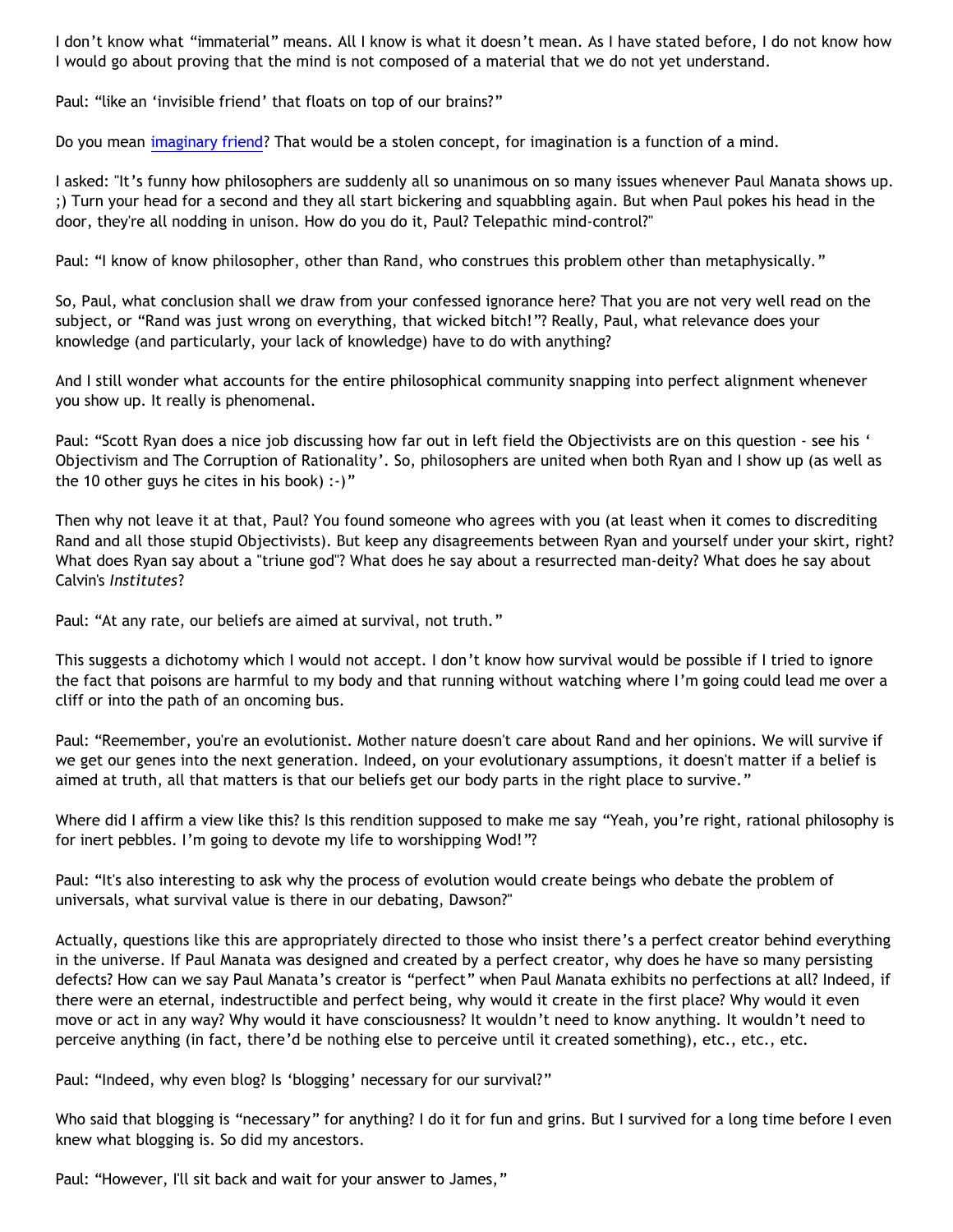Okay. As I promised, I will try to get around to it this weekend. But I'm finally getting my piano moved out of my garage and into my upstairs music room this evening, and I haven't practiced in over a month (which is achingly long for me), so my time is probably going to be well divided. But I'll try!

Paul: "though I don't know if he'll respond as long as your refer to him as the 'infallible one' and, as he said, "pepper your posts in playground pejoratives. Perhaps this is all strategic? Your 'style' keeps away any heavy hitters and just attracts the bottom feeders like me! :-)"

I plan to post a separate blog entry aimed at giving James the information he presently seems to lack so that he will come to understand why I think the expression "invisible magic being" is not only appropriate, but also useful. I do not think it is pejorative; at any rate, no more so than bible-believers calling a non-believers "fool" simply because he doesn't believe in an invisible magic being. (D'oh! There I did it again!) But I don't see either you or James expressing concern over Psalm 14:1.

Also, I do not believe I referred to James as "the infallible one." If you scroll up, you'll recall that I posed a question to you: "do you assume that James is infallible on this issue, even after admitting his unfamiliarity?" I do not see that you answered, and since I did not expect to get a straight answer from you on this (as is typical with you), I posed the following question to James himself: "James, if you're reading, can you settle this point: Are you, or are you not, infallible?" I am still awaiting an answer. Now I really doubt that James Anderson is so thin-skinned that he'll stop coming to this part of town just because I asked him a question of this nature.

Lastly, if my style "keeps away any heavy hitters," and you think James Anderson is a "heavy hitter," why do you think he came around in the first place? In fact, if my blog "just attracts the bottom feeders," then it seems you're insinuating that James Anderson is a "bottom feeder," for it attracted him on two recent occasions (scroll above). Though there have been some commentators who have occasioned my blog that fit the description "bottom feeder," I try to treat my commentators as guests and would strongly resist calling them "bottom feeders." So just so you know, I have not called either you or James a "bottom feeder."

In fact, Paul, it seems that James may have scurried off after you showed up. He and I were doing just fine without you.

Regards, Dawson

[October 20, 2006 6:08 AM](http://bahnsenburner.blogspot.com/2006/09/116134968012054103)

[Paul Manata](http://www.blogger.com/profile/7464842) said...

Hi Dawson,

Dawson: "By 'mental' and 'mind' I'm referring to the cognitive activity of human consciousness."

Paul: But it is physical, correct? This 'activity' is physical.

Dawson: "I don't think (nor do I think anything I have stated indicates) that the mind is "custard-like."'

Paul: Most scientists tell us that the brain has a "custar-like" consistency to it. If the mind if physical, and located in the brain, then you think the mind has a custard like consistency. So, that's the ontology of concepts, right?

Dawson: "I don't know what "immaterial" means. All I know is what it doesn't mean. As I have stated before, I do not know how I would go about proving that the mind is not composed of a material that we do not yet understand."

Paul: Things can be defined by negation. And, if the mind is \*not\* physical, then the mind is not composed of matter.

One could go around proving is variously:

i) Intentionality

ii) First-person subjective access.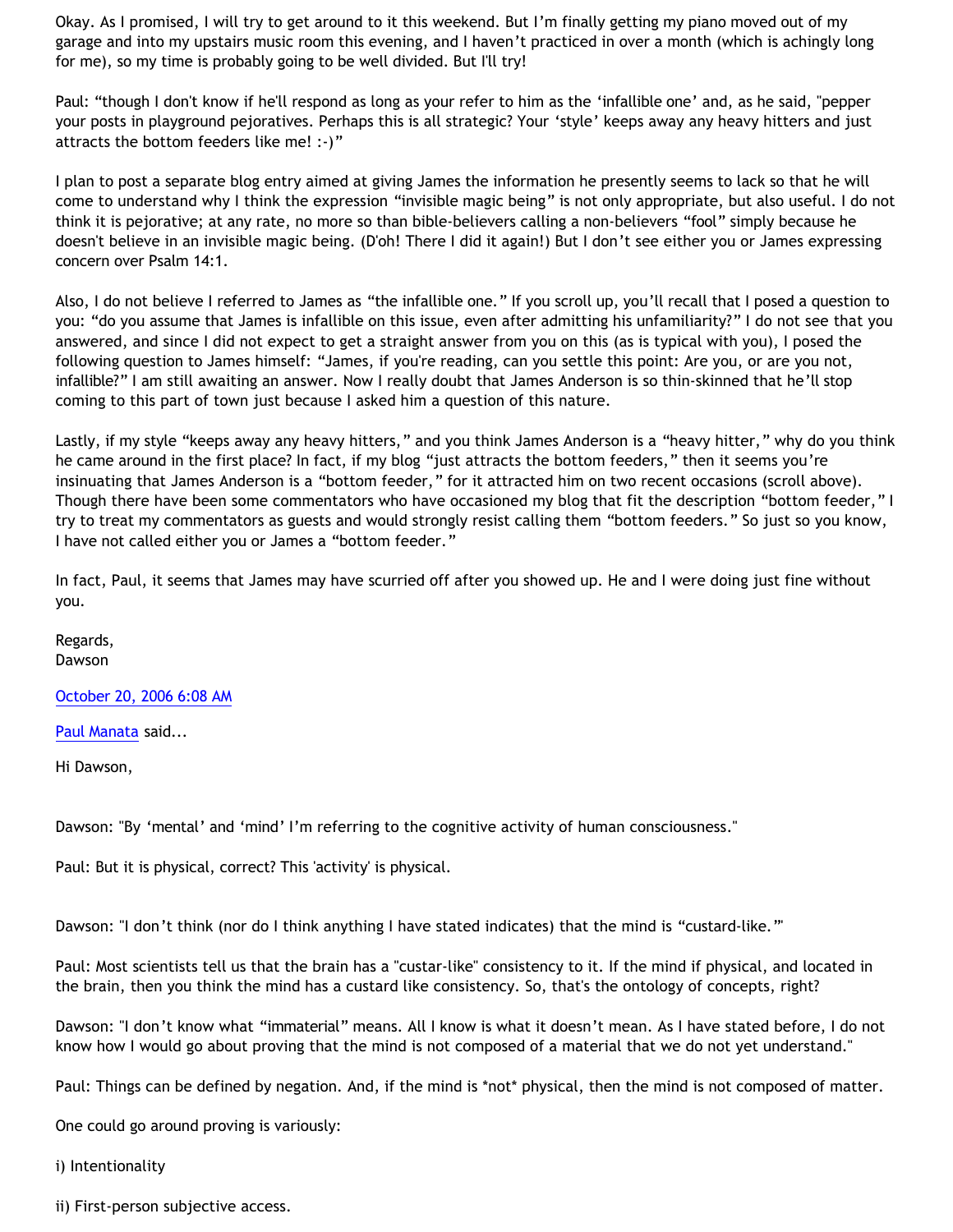iii) Identity through time.

iv) Having beliefs caused by things such as forces of inference rather than physical causation.

v) Beliefs

vi) Thoughts.

vii) Modal conceivability arguments.

viii) indirectly refuting materialism.

ix) etc

I said: "At any rate, our beliefs are aimed at survival, not truth."

Dawson: This suggests a dichotomy which I would not accept. I don't know how survival would be possible if I tried to ignore the fact that poisons are harmful to my body and that running without watching where I'm going could lead me over a cliff or into the path of an oncoming bus.

Paul: Easy, you could still survive with false or irrational beliefs. For example, you could see a man-eating tiger, form the belief that a marathon in the other direction was going to start, this belief causes you to turn and run, this belief has survival value, and this belief is false. I can come up with the same type of scenarios with poison, oncoming buses, and falling off cliffs.

This is all not new. For example, your materialist friends Paul and Pat Church;and have said things like this:

"Boiled down to its essentials, a nervous system that enables the organism to succeed in...feeding, fleeing, fighting, and reproducing. The principle [sic] chore of nervous systems is to get the body parts where they should be in order that the organism may survive. Improvements in their sensorimotor control confer an evolutionary advantage: a fancier style of representing is advantageous so long as it is geared to the organism's way of life and enhances the organism's chances for survival. Truth, whatever that is, takes the hindmost." (Praticia Churchland, "Epistemology in the Age of Neuroscience," Journal of Philosophy 84 (October 1987): 548. Cited in, "C. S. Lewis's Dangerous Idea," Victor Reppert, IVP, 2002, pp. 76-77).

and Darwin himself noted this:

"With me, the horrid doubt always arises whether the convictions of man's mind, which has been developed from the mind of the lower animals, are of any value or at all trustworthy. Would any one trust in the convictions of a monkey's mind, if there are any convictions in such a mind?"

So, I can't see any reason to trust our minds with the compilation of two of Dawson's philosophies - Objectivism and Evolutionism. The mind is a material activity in a custard-like soup and it evolved with the purposes of having beliefs allow for survival, truth and rationality take the hindmost.

I said: "Reemember, you're an evolutionist. Mother nature doesn't care about Rand and her opinions. We will survive if we get our genes into the next generation. Indeed, on your evolutionary assumptions, it doesn't matter if a belief is aimed at truth, all that matters is that our beliefs get our body parts in the right place to survive."

Dawson: "Where did I affirm a view like this? Is this rendition supposed to make me say "Yeah, you're right, rational philosophy is for inert pebbles. I'm going to devote my life to worshipping Wod!"?"

Paul: When you affirmed evolution. And if you caught the critique, your "philosophy looks anything but rational.

Dawson: "Actually, questions like this are appropriately directed to those who insist there's a perfect creator behind everything in the universe. "

Paul: Actually that's what's called the tu quoque fallacy.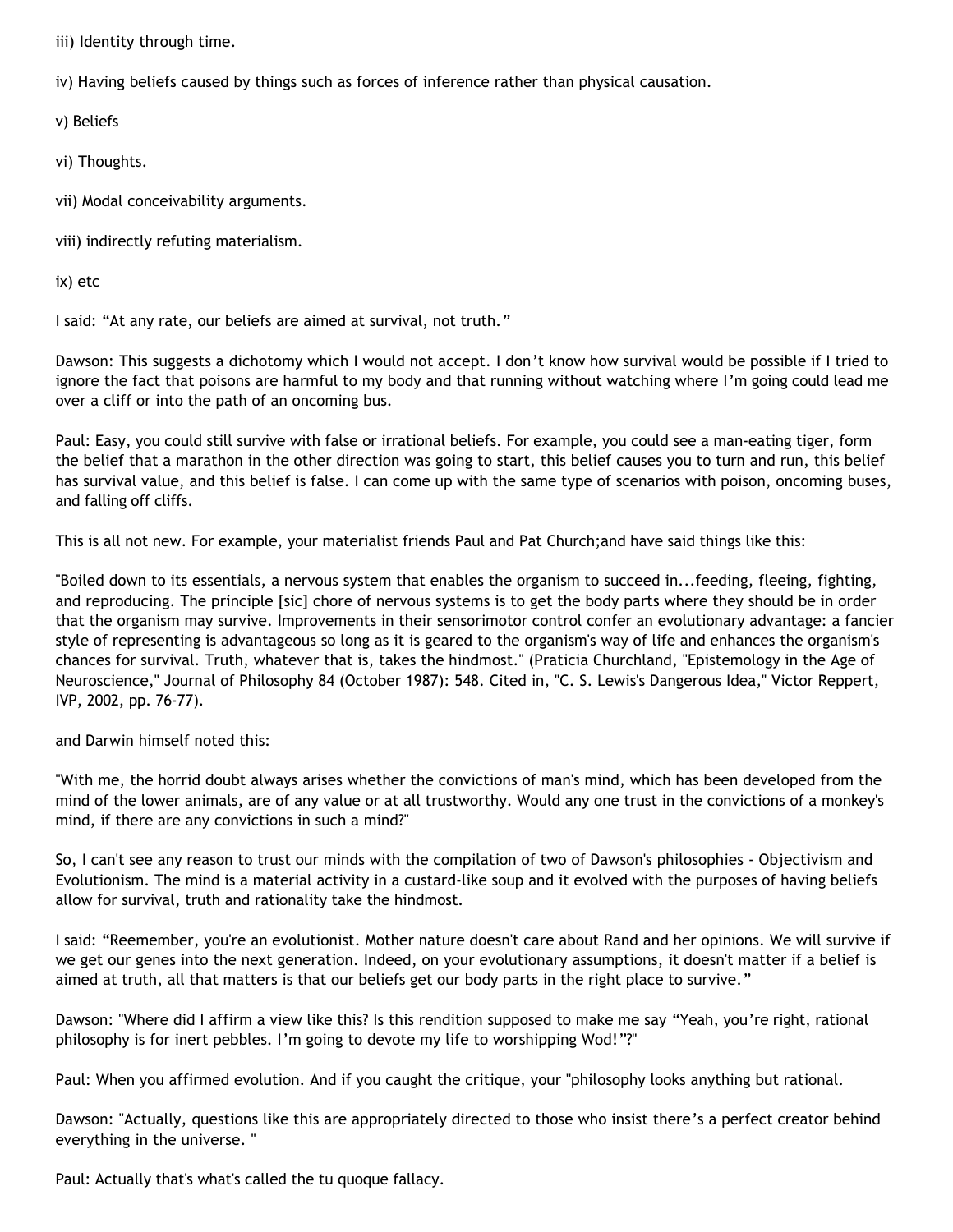Dawson: "Who said that blogging is "necessary" for anything? I do it for fun and grins. But I survived for a long time before I even knew what blogging is. So did my ancestors."

Paul: It's not, so I'm trying to find out why we "evolved" the habit?

Dawson: "Lastly, if my style "keeps away any heavy hitters," and you think James Anderson is a "heavy hitter," why do you think he came around in the first place? In fact, if my blog "just attracts the bottom feeders," then it seems you're insinuating that James Anderson is a "bottom feeder," for it attracted him on two recent occasions (scroll above). Though there have been some commentators who have occasioned my blog that fit the description "bottom feeder," I try to treat my commentators as guests and would strongly resist calling them "bottom feeders." So just so you know, I have not called either you or James a "bottom feeder."

Paul: Perhaps a "bottom feeder" sent him the link?

At any rate, it was obvious that I was cutting down myself and not any of your guests, you attempts to turn this into me calling them names is shameful.

Dawson: "In fact, Paul, it seems that James may have scurried off after you showed up. He and I were doing just fine without you."

Paul: No, I think he's waiting for you to post your main entry. At any rate, he did post something after I posted.

Why the attitude? Have I offended you in this combox? I've tried to be cordial.

I thought we were good ever since our last email dialogue.

best,

PM

[October 20, 2006 8:36 AM](http://bahnsenburner.blogspot.com/2006/09/116135858661814319)

[Brother Blark](http://www.blogger.com/profile/29482551) said...

go get 'em Discomfiter!

That bahnsen\_burner fellow is a FOOL...philosophers like us agree!

[October 20, 2006 12:16 PM](http://bahnsenburner.blogspot.com/2006/09/116137178422917241)

## [Daniel Morgan](http://www.blogger.com/profile/15150803) said...

It is only with great care and with great attention to detail that philosophers have worked on these questions of abstract ontology, and I think nominalism, conceptualism, and realism, with respect to abstractions, are perhaps the most subtle of explananda. As a really good example, and something I familiarized myself with just recently, there is a " conceptual natural realism" and a "conceptual intensional realism" (see *[Logic and Ontology](http://www.stoqnet.org/materials/cocchiarellla_logicontology.pdf)*, sections 6-8, pp. 139-46), which take into account the sort of "double existence" paradox of saying that concepts (such as the properties of objects, upon which logic depends) depend on a mind, but obviously the properties of objects pre-exist minds, and minds themselves are necessarily part of the explanandum.

And so what philosophers try to do is take these properties and tie them to naturalism — that objects have physical properties that are not in any way contingent upon concepts, and also tie these properties to conceptualism, in saying that abstractions like universals (redness) do not have an existence, but describe properties which do.

And in the end, is an atheist committed to explaining everything? Or is the atheist not free in saying, "There are concepts we agree on. I am not sure that these concepts have a real existence, or if they are just part of our language (nominalism), or if they do exist in some abstract form (Platonism)." However, we agree that they exist, at least for the purposes of this debate, and since we agree on the conventionality, we can use them in discussion.

The reductio approach only works if the theist has some "ammo" to use against you, because you make the problem of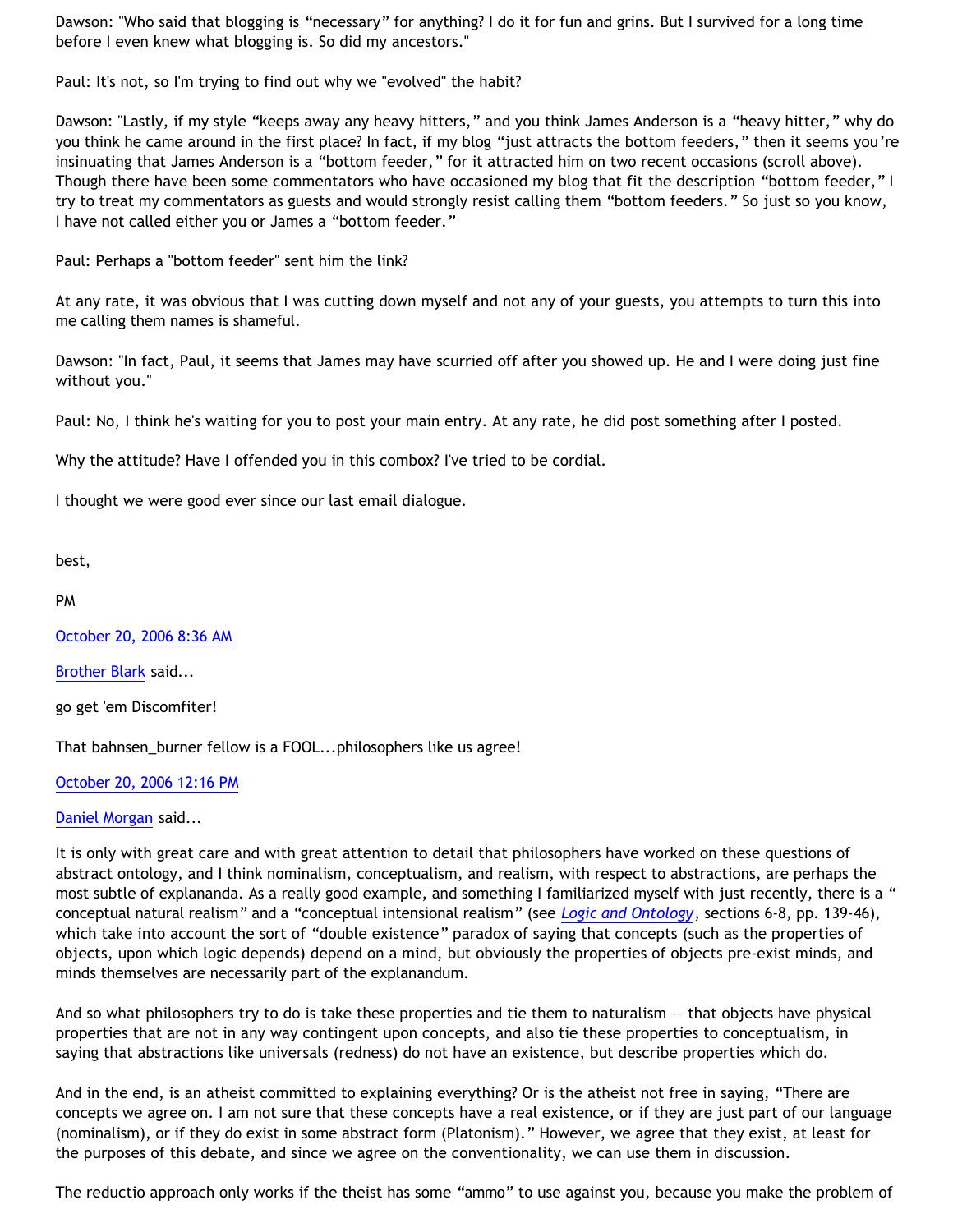universals directly tied to the debate at hand.

In the end, as Dawson pointed out, the presup is left with, at best, an argument from ignorance for the existence of their "invisible magic being" ;)

[October 22, 2006 10:16 AM](http://bahnsenburner.blogspot.com/2006/09/116153739267350849)

[Daniel Morgan](http://www.blogger.com/profile/15150803) said...

I would also add one thing in response to James Anderson.

## James said:

*Now, as I pointed out in my original comment, this introduces problems for your commitment to metaphysical realism. If properties (which are paradigmatic universals) are merely human concepts, then the truth of propositions such as the ball is round ultimately depends on human conceptualisation. The features we perceive in the external world (such as the roundness of the ball) are not mind-independent after all; 'reality' is a product of human consciousness, since the features exemplified by objects 'out there' do not inhere in the objects themselves but exist only in our minds. Indeed, it makes little sense to speak of an 'external world' on this view, insofar as such a world is thought of as an inventory of distinct objects that exemplify different properties (roundness, solidity, opacity, etc.) in a mind-independent fashion.*

I am sure James is familiar with Kant, who pointed out that we cannot know "the thing in itself" -- this includes what we might call "mind-independent properties". This is from a philosopher who strongly advocated transcendental reasoning, but whose ultimate conclusion, in CoPR, [was:](http://etext.library.adelaide.edu.au/k/kant/immanuel/k16p/k16p19.html)

# *SS9 I:*

*In phenomena, we commonly, indeed, distinguish that which essentially belongs to the intuition of them, and is valid for the sensuous faculty of every human being, from that which belongs to the same intuition accidentally, as valid not for the sensuous faculty in general, but for a particular state or organization of this or that sense. Accordingly, we are accustomed to say that the former is a cognition which represents the object itself, whilst the latter presents only a particular appearance or phenomenon thereof. This distinction, however, is only empirical. If we stop here (as is usual), and do not regard the empirical intuition as itself a mere phenomenon (as we ought to do), in which nothing that can appertain to a thing in itself is to be found, our transcendental distinction is lost, and we believe that we cognize objects as things in themselves, although in the whole range of the sensuous world, investigate the nature of its objects as profoundly as we may, we have to do with nothing but phenomena...*

## *SS9 II:*

*In confirmation of this theory of the ideality of the external as well as internal sense, consequently of all objects of sense, as mere phenomena, we may especially remark that all in our cognition that belongs to intuition contains nothing more than mere relations. (The feelings of pain and pleasure, and the will, which are not cognitions, are excepted.) The relations, to wit, of place in an intuition (extension), change of place (motion), and laws according to which this change is determined (moving forces). That, however, which is present in this or that place, or any operation going on, or result taking place in the things themselves, with the exception of change of place, is not given to us by intuition. Now by means of mere relations, a thing cannot be known in itself; and it may therefore be fairly concluded, that, as through the external sense nothing but mere representations of relations are given us, the said external sense in its representation can contain only the relation of the object to the subject, but not the essential nature of the object as a thing in itself.* [emphasis mine]

It seems that Kant undercuts James' arguments here regarding the existence of mind-independent properties.

[October 23, 2006 5:08 AM](http://bahnsenburner.blogspot.com/2006/09/116160528061137119)

[James Anderson](http://www.blogger.com/profile/8293423) said...

Daniel,

Thanks for chiming in. Some quick comments in response:

1. Kant doesn't deny the existence of mind-independent entities; on the contrary, his position assumes it. So I'm not sure what to make of your closing statement.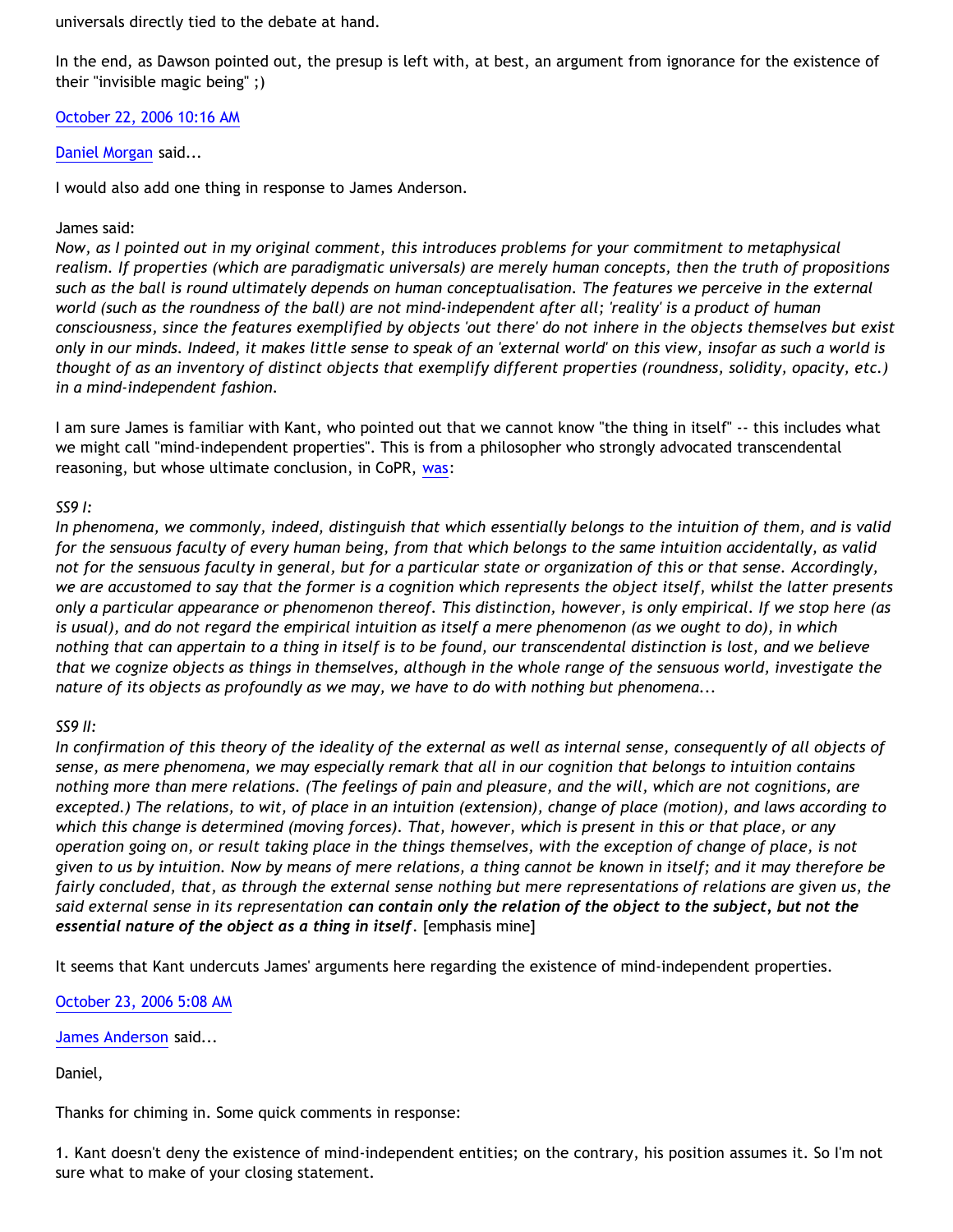2. You've reproduced Kant's conclusion, but not his arguments for that conclusion. So there's really nothing here for me to engage with. Or am I supposed to accept Kant's conclusion merely on his authority? Is this what passes for 'free thought' these days? ;)

3. Kant's position is arguably self-defeating. If we cannot know anything about noumena *qua* noumena, then we cannot know that they are mind-independent, unknowable, etc. In short, one can only posit the existence of noumena, and their real distinction from phenomena, on the assumption that we can have *some* justified beliefs about noumena. For more on this, see chapter 1 of Plantinga's *Warranted Christian Belief*.

4. I fail to see how any of this helps out Dawson. As an Objectivist, Dawson is committed to the existence of consciousness-independent objects with consciousness-independent properties (attributes, features, qualities, etc. -- however one wants to characterise them). So if Kant (on your reading) is right, then Rand is wrong. Needless to say, Rand was no fan of Kant. With defenders like you, Dawson hardly needs critics! ;)

Frankly, I'm more sympathetic to Rand's metaphysical realism than to Kant's transcendental idealism. But then, adherence to metaphysical realism isn't exactly an Objectivist distinctive. Moreover, I'm not the one with the burden of reconciling Objectivism with conceptualism about universals.

5. As for your first comment, I'm at a loss to see how any of your remarks are supposed to help Dawson out of his hole. But perhaps that wasn't your point; in which case, I'm afraid your point wasn't very clear. :)

## [October 23, 2006 1:10 PM](http://bahnsenburner.blogspot.com/2006/09/116163424318315773)

[Daniel Morgan](http://www.blogger.com/profile/15150803) said...

James,

Sorry for the lack of clarity. What I was trying to do is go to someone who I thought held your view -- that "human-only" conceptualism fails, as you described in your comment above. Let me address that comment in my attempt to clarify the point I was trying to make:

*In your view, I take it, universals are identical (or reducible) to concepts; specifically, human concepts. (We don't want any "invisible magical being" to get a foot in the door, right?) So the fact that the ball is round, that it possesses the property of roundness, is ultimately grounded in the application of our concept of roundness to the ball. Insofar as there are such things as properties, they are not mind-independent; if they exist at all, then they are purely conceptual.*

What I would say (I have physicalist leanings, but am not dogmatic about it) is that the properties of objects in the universe are described on the basis of human perception. Those properties are known through a layer of our perception, and this "layer", when not present, does not **remove** the properties of the objects themselves -- and we can not say with certainty whether or not the layer distorts these properties or transmits them "as they are". Now, if the properties were nothing, as Kant pointed out, then there would be nothing for our perception to *perceive*. That is, the substance, or properties, of objects *exist*. That is a brute fact. I know that Dawson agrees with me here.

The question of whether or not "roundness" exists, as a concept, is irrelevant to the question of whether the object exists, and whether the "layer" of human perception in any way affects "the thing in itself." I would argue, **no**, and I believe anyone with sanity would as well. So...whether we exist or not, whether we perceive objects or not, they exist, and they have properties; whether those properties, as we know them, are "as they are" from some external frame of reference is of little interest.

That is to say, the truth value of the claim: "to humans the ball is round, but their sense perception is skewed; to alien X the ball is square, and their sense perception is reliable," or something like that, is both of no concern and unverifiable, which I believe you admitted below.

*The problem, however, is that your conceptualism implies that reality is dependent on human consciousness. Facts, such as the fact that the ball is round, are ultimately the product of human thought.*

The ball exists.

The ball has properties which are mind-independent ("the thing in itself") that we can only know through our perceptions, our "concepts" of those properties.

If humans do not exist, the concepts do not exist, but the objects exist and their properties still exist.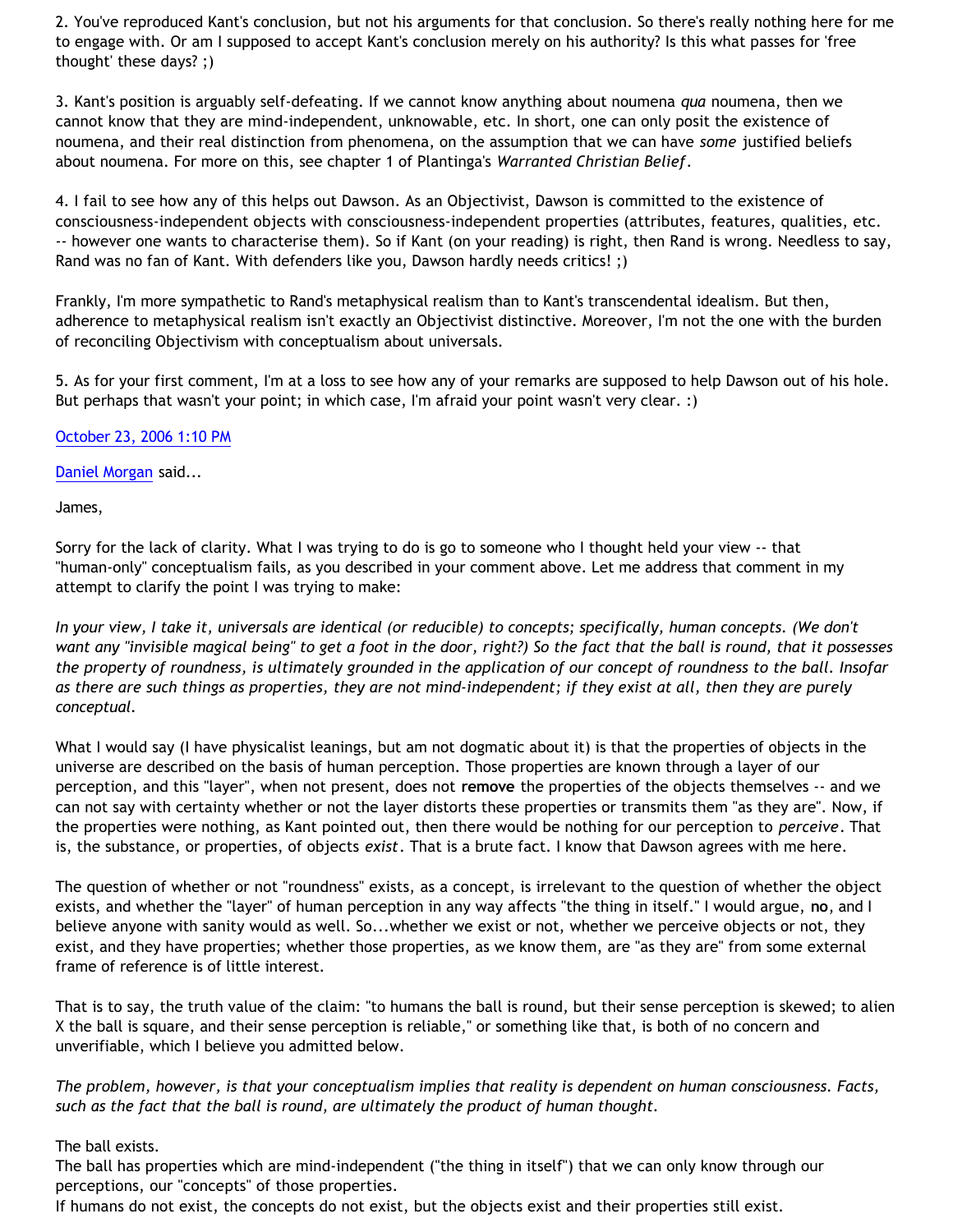## Why is that wrong?

*If there were no human consciousness, then strictly speaking the ball would not be round -- indeed, it would possess no properties at all (since there would be no concepts applied to it). On your view, then, the way the world really is turns out to be a product of our minds.*

Now this is transcendental idealism, it seems. You are saying that we *create* these properties, rather than **perceiving** that which already exists. If the substance, upon which our perceptions work, did not exist, there would not be an object to perceive, unless you think that we create objects, and create properties, with our minds. If we only observe/perceive them, and they translate through our faculties and the "veil of perception" to be something like "roundness", then certainly, "roundness" itself doesn't exist if we do not, but the object still does, and its properties still do.

*If Objectivism is to be retained, you'll have to shift your understanding of universals either toward nominalism or toward realism.*

There are other solutions, as I indicated in my first comment.

*Realism would be the better option: universals (such as properties) really exist and do so independent of human thought.*

Then in the scenario I outlined above, I have chosen this option -- the objects and their properties exist, we perceive them and form concepts to describe them: conceptualism.

*On the realist view, universals exist but are not perceivable entities (one can perceive a round ball, but not roundness per se).*

Exactly. The concept "roundness" does not exist, but objects with properties that human beings perceive and describe as "round" do. We have no ultimate way to verify even the veracity of our perceptions, but we all take their reliability for granted.

*So apparently you can no more countenance the existence of mind-independent universals than the existence of God.*

I think that, given Kant's conclusions below and my own attempt to use them to ask you how your position makes sense, this is probably the best point to press you on. Are you saying that "roundness" itself exists inside of God's mind? And that the reason objects have the property "round" is because God willed it such? So every object in the universe, and its properties, are basically metaphysical dreams of God? And yet you accuse Dawson of idealism?

What I have yet to hear you explain is how objects and properties cannot exist without our cognizing them? Why can there not be "the thing in itself"?

*Of course, if you want to retain your conceptualist intuitions without jettisoning your commitment to metaphysical realism, you could always adopt theistic conceptual realism (as recently defended by Greg Welty, among others). Unfortunately, the 'theistic' component of TCR is not an optional accessory. :)*

Perhaps you can enlighten me on these last few paragraphs as to why one would want to deny the primacy of the existence of objects, and their properties, which give us an objective and foundational universe to live in; and do this in order to adopt a dream-like, metaphysically subjective universe that Dawson has accurately described elsewhere as a cartoon?

How is it that your "account" of roundness (that it exists in the mind of God, and somehow gets instantiated as a property of all things in our universe which humans perceive as round) is superior to the primacy of existence and identity?

I would try to say it like this:

X exists in a mind-independent fashion.

X has properties we can call P, which are "the thing in itself", that are indirectly accessible to us; what we know of X are our perceptions of P, P'.

P result from the physical existence of X and are not *necessarily* universal -- matter and energy interconvert and